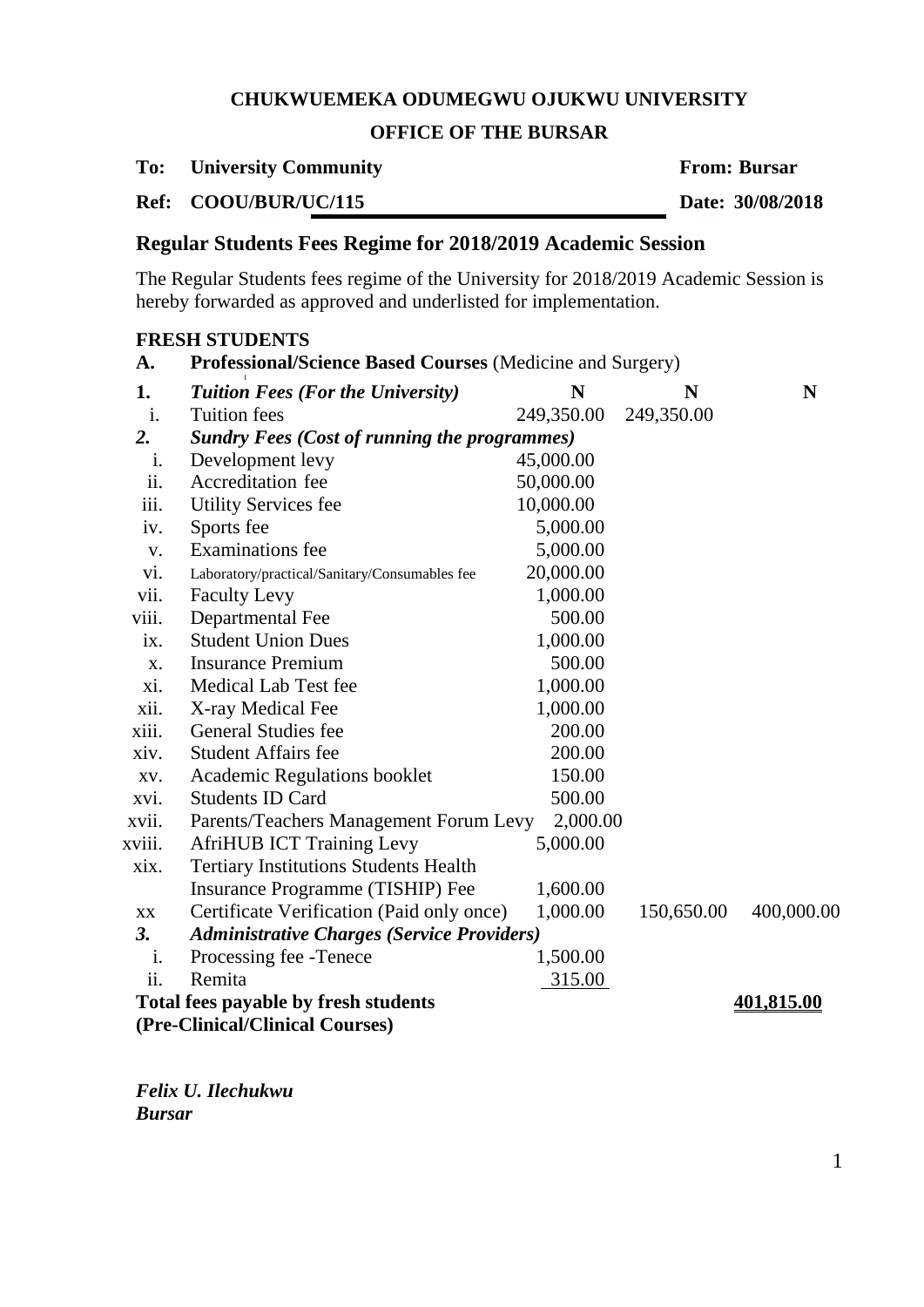## **OFFICE OF THE BURSAR**

**To: University Community From: Bursar**

**Ref: COOU/BUR/UC/115 Date: 30/08/2018**

# **Regular Students Fees Regime for 2018/2019 Academic Session**

The Regular Students fees regime of the University for 2018/2019 Academic Session is hereby forwarded as approved and underlisted for implementation.

|                | <b>FRESH STUDENTS</b>                                               |             |            |            |  |  |
|----------------|---------------------------------------------------------------------|-------------|------------|------------|--|--|
| <b>B.</b>      | <b>Professional/Science Based Courses (Pharmaceutical Sciences)</b> |             |            |            |  |  |
| 1.             | <b>Tuition Fees (For the University)</b>                            | N           | N          | N          |  |  |
| i.             | <b>Tuition fees</b>                                                 | 119, 350.00 | 119,350.00 |            |  |  |
| 2.             | <b>Sundry Fees (Cost of running the Programmes)</b>                 |             |            |            |  |  |
| $\mathbf{1}$ . | Development levy                                                    | 20,000.00   |            |            |  |  |
| ii.            | Accreditation fee                                                   | 5,000.00    |            |            |  |  |
| iii.           | <b>Utility Services fee</b>                                         | 10,000.00   |            |            |  |  |
| iv.            | Sports fee                                                          | 5,000.00    |            |            |  |  |
| V.             | <b>Examinations</b> fee                                             | 5,000.00    |            |            |  |  |
| vi.            | Laboratory/practical/Sanitary/Consumables fee                       | 20,000.00   |            |            |  |  |
| vii.           | <b>Faculty Levy</b>                                                 | 1,000.00    |            |            |  |  |
| viii.          | Departmental Fee                                                    | 500.00      |            |            |  |  |
| 1X.            | <b>Student Union Dues</b>                                           | 1,000.00    |            |            |  |  |
| X.             | <b>Insurance Premium</b>                                            | 500.00      |            |            |  |  |
| xi.            | Medical Lab Test fee                                                | 1,000.00    |            |            |  |  |
| xii.           | X-ray Medical Fee                                                   | 1,000.00    |            |            |  |  |
| xiii.          | <b>General Studies fee</b>                                          | 200.00      |            |            |  |  |
| xiv.           | <b>Student Affairs fee</b>                                          | 200.00      |            |            |  |  |
| XV.            | <b>Academic Regulations booklet</b>                                 | 150.00      |            |            |  |  |
| xvi.           | <b>Students ID Card</b>                                             | 500.00      |            |            |  |  |
| xvii.          | Parents/Teachers Management Forum Levy 2,000.00                     |             |            |            |  |  |
| xviii.         | <b>AfriHUB ICT Training Levy</b>                                    | 5,000.00    |            |            |  |  |
| xix.           | <b>Tertiary Institutions Students Health</b>                        |             |            |            |  |  |
|                | Insurance Programme (TISHIP) Fee                                    | 1,600.00    |            |            |  |  |
| XX             | Certificate Verification (paid only once)                           | 1,000.00    | 80,650.00  | 200,000.00 |  |  |
| 3.             | <b>Administrative Charges (Service Providers)</b>                   |             |            |            |  |  |
| 1.             | Processing fee - Tenece                                             | 1,500.00    |            |            |  |  |
| ii.            | Remita                                                              | 315.00      |            |            |  |  |
|                | Total fees payable by fresh students<br><u>201,815.00</u>           |             |            |            |  |  |
|                | (Professional & Science based courses)                              |             |            |            |  |  |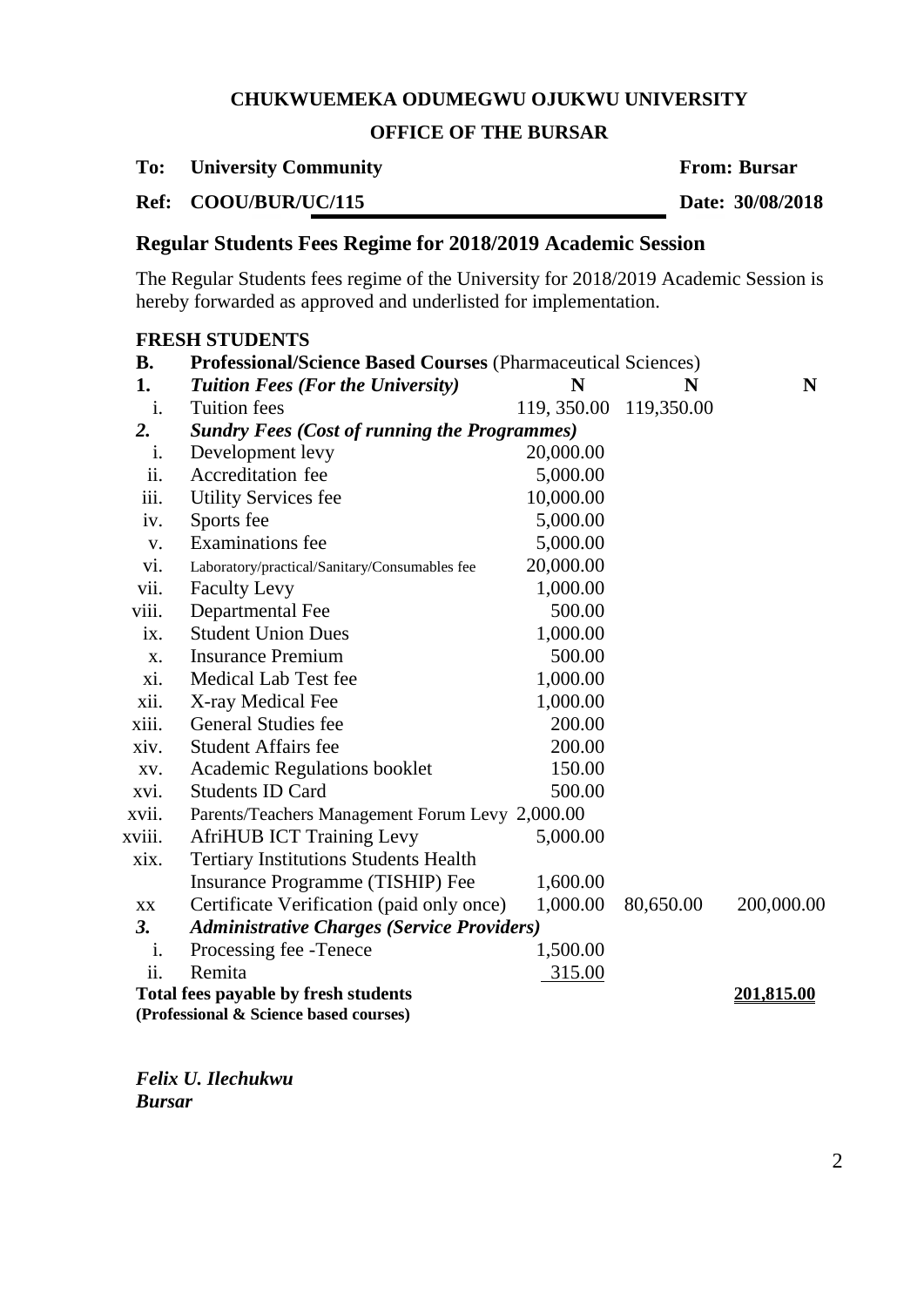## **OFFICE OF THE BURSAR**

**To: University Community From: Bursar**

**Ref: COOU/BUR/UC/115 Date: 30/08/2018**

# **Regular Students Fees Regime for 2018/2019 Academic Session**

The Regular Students fees regime of the University for 2018/2019 Academic Session is hereby forwarded as approved and underlisted for implementation.

|                                                                  | <b>FRESH STUDENTS</b>                                    |           |            |            |  |
|------------------------------------------------------------------|----------------------------------------------------------|-----------|------------|------------|--|
| C.                                                               | <b>Professional/Science Based Courses (Law Students)</b> |           |            |            |  |
| 1.                                                               | <b>Tuition Fees (For the University)</b>                 | N         | N          | N          |  |
| i.                                                               | <b>Tuition</b> fees                                      | 55,000.00 | 55,000.00  |            |  |
| 2.                                                               | <b>Sundry Fees (Cost of running the programmes)</b>      |           |            |            |  |
| i.                                                               | Development levy                                         | 45,000.00 |            |            |  |
| ii.                                                              | Accreditation fee                                        | 30,000.00 |            |            |  |
| iii.                                                             | <b>Utility Services fee</b>                              | 10,000.00 |            |            |  |
| iv.                                                              | Sports fee                                               | 5,000.00  |            |            |  |
| V.                                                               | <b>Examinations</b> fee                                  | 5,000.00  |            |            |  |
| vi.                                                              | Laboratory/practical/Sanitary/Consumables fee            | 20,000.00 |            |            |  |
| vii.                                                             | <b>Faculty Levy</b>                                      | 1,000.00  |            |            |  |
| viii.                                                            | Departmental Fee                                         | 500.00    |            |            |  |
| ix.                                                              | <b>Student Union Dues</b>                                | 1,000.00  |            |            |  |
| X.                                                               | <b>Insurance Premium</b>                                 | 500.00    |            |            |  |
| xi.                                                              | Medical Lab Test fee                                     | 1,000.00  |            |            |  |
| xii.                                                             | X-ray Medical Fee                                        | 1,000.00  |            |            |  |
| xiii.                                                            | General Studies fee                                      | 200.00    |            |            |  |
| xiv.                                                             | <b>Student Affairs fee</b>                               | 200.00    |            |            |  |
| XV.                                                              | <b>Academic Regulations booklet</b>                      | 150.00    |            |            |  |
| xvi.                                                             | <b>Students ID Card</b>                                  | 500.00    |            |            |  |
| xvii.                                                            | Parents/Teachers Managemt Forum Levy                     | 2,000.00  |            |            |  |
| xviii.                                                           | <b>AfriHUB ICT Training Levy</b>                         | 5,000.00  |            |            |  |
| xix.                                                             | <b>Tertiary Institutions Students Health</b>             |           |            |            |  |
|                                                                  | a. Insurance Programme (TISHIP) Fee                      | 1,600.00  |            |            |  |
| XX.                                                              | Certificate Verification (Paid only once)                | 1,000.00  | 130,650.00 | 185,650.00 |  |
| 3.                                                               | <b>Administrative Charges (Service Providers)</b>        |           |            |            |  |
| 1.                                                               | Processing fee                                           | 1,500.00  |            |            |  |
| ii.                                                              | Remita                                                   | 315.00    |            |            |  |
| <b>Total fees payable by fresh students</b><br><u>187,465.00</u> |                                                          |           |            |            |  |
|                                                                  | (Law Courses)                                            |           |            |            |  |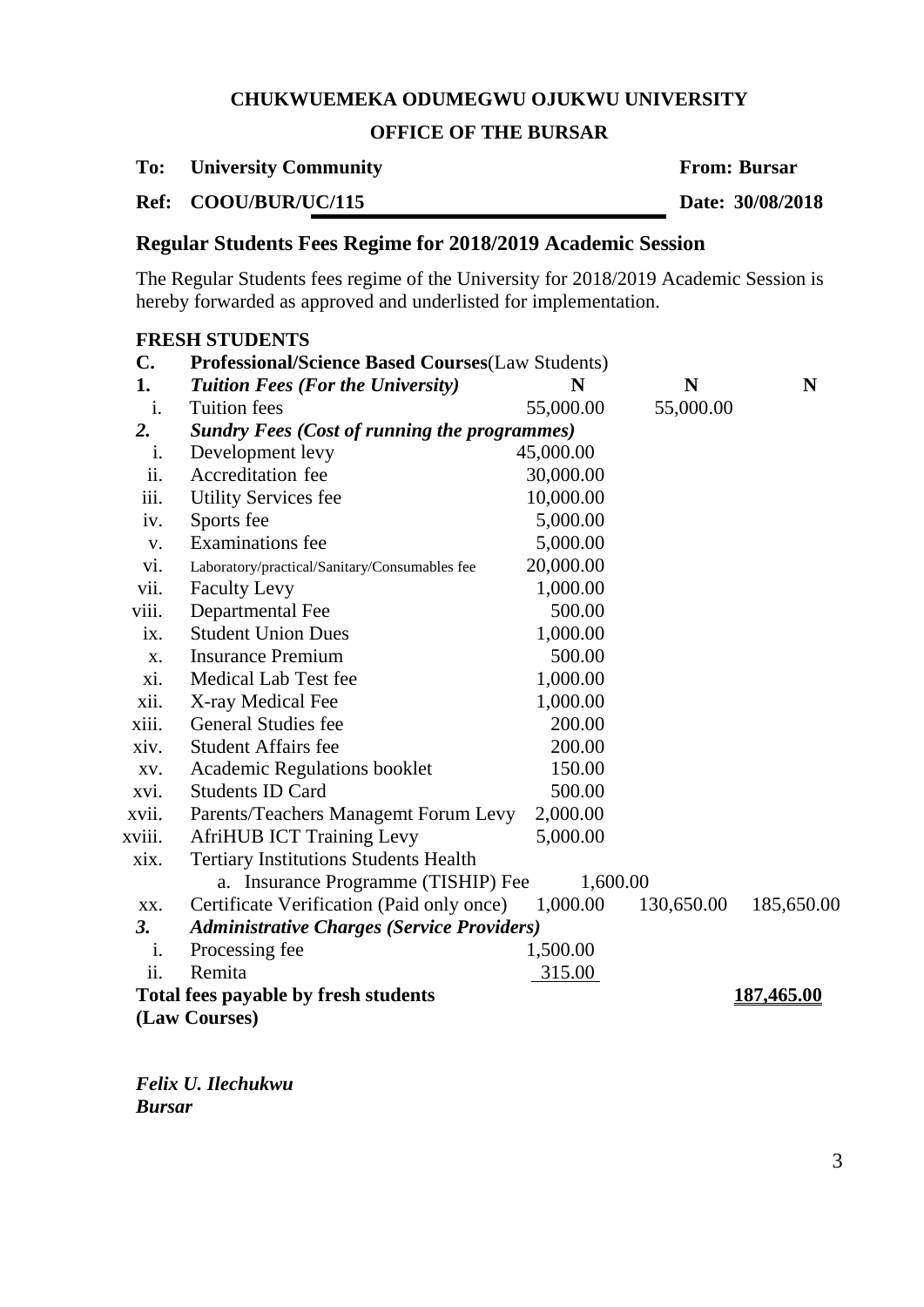#### **OFFICE OF THE BURSAR**

#### **To: University Community From: Bursar**

**Ref: COOU/BUR/UC/115 Date: 30/08/2018**

## **Regular Students Fees Regime for 2018/2019 Academic Session**

The Regular Students fees regime of the University for 2018/2019 Academic Session is hereby forwarded as approved and underlisted for implementation.

# **D. Professional/Science Based Courses**(Students in the Faculties of Sciences, Basic Medical Sciences, Engineering, Environmental Sciences and Management Sciences *plus* Economics and Mass Communication) **1.** *Tuition Fees (For the University)* **N N N** i. Tuition fees 55,000.00 55,000.00 *2. Sundry Fees (Cost of running the Programmes)* xx. Development levy 20,000.00 xxi. Accreditation fee 5,000.00 xxii. Utility Services fee 10,000.00 xxiii. Sports fee 5,000,00 xxiv. Examinations fee 5,000.00 xxv. Laboratory/practical/Sanitary/Consumables fee 20,000.00 xxvi. Faculty Levy 1,000.00 xxvii. Departmental Fee 500.00 xxviii. Student Union Dues 1,000,00 xxix. Insurance Premium 500.00 xxx. Medical Lab Test fee 1,000.00 xxxi. X-ray Medical Fee 1,000.00 xxxii. General Studies fee 200.00 xxxiii. Student Affairs fee 200.00 xxxiv. Academic Regulations booklet 150.00 xxxv. Students ID Card 500.00 xxxvi. Parents/Teachers Management Forum Levy 2,000.00 xxxvii. AfriHUB ICT Training Levy 5,000.00 xxxviii. Tertiary Institutions Students Health Insurance Programme (TISHIP) Fee 1,600.00 xx Certificate Verification (paid only once) 1,000.0080,650.00 135,650.00 *3. Administrative Charges (Service Providers)* i. Processing fee  $1,500.00$ ii. Remita 315.00

**Total fees payable by fresh students 137,465.00 (Professional & Science based courses)**

*Felix U. Ilechukwu Bursar*

4

**FRESH STUDENTS**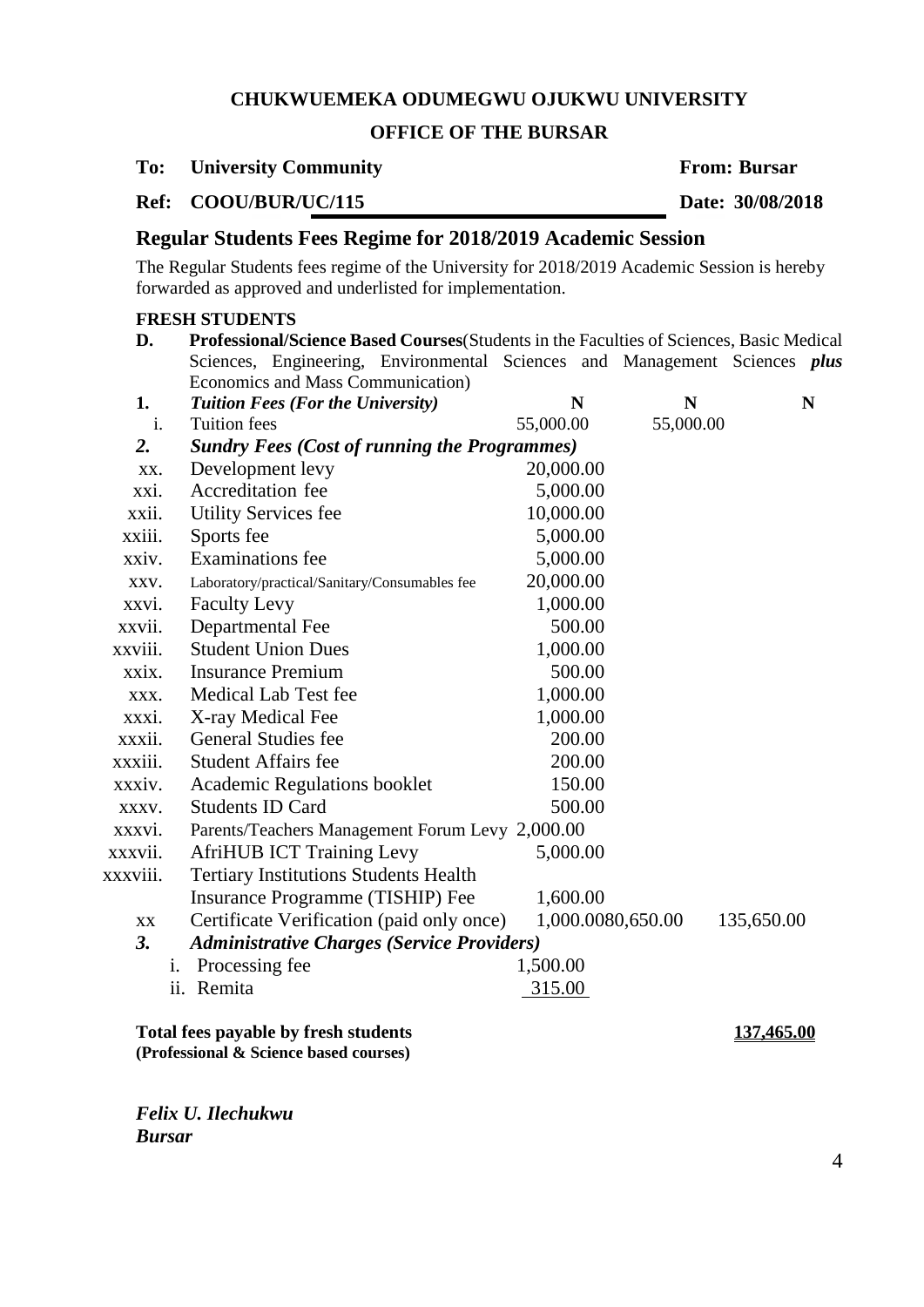# **OFFICE OF THE BURSAR**

**To: University Community From: Bursar**

**Ref: COOU/BUR/UC/115 Date: 30/08/2018**

# **Regular Students Fees Regime for 2018/2019 Academic Session**

The Regular Students fees regime of the University for 2018/2019 Academic Session is hereby forwarded as approved and underlisted for implementation.

# **FRESH STUDENTS**

| E.     | Non-Professional Courses (Students in the Faculties of Arts, Social Sciences<br>(excluding Mass Communication and Economics) Education and Agriculture |                   |           |            |   |  |
|--------|--------------------------------------------------------------------------------------------------------------------------------------------------------|-------------------|-----------|------------|---|--|
| 1.     | <b>Tuition Fees (for the University)</b>                                                                                                               | N                 | N         |            | N |  |
| i.     | <b>Tuition fees</b>                                                                                                                                    | 55,000.00         | 55,000.00 |            |   |  |
| 2.     | <b>Sundry Fees (Cost of running the Programmes)</b>                                                                                                    |                   |           |            |   |  |
| 1.     | Development levy                                                                                                                                       | 20,000.00         |           |            |   |  |
| ii.    | Accreditation fee                                                                                                                                      | 5,000.00          |           |            |   |  |
| iii.   | <b>Utility Services fee</b>                                                                                                                            | 10,000.00         |           |            |   |  |
| iv.    | Sports fee                                                                                                                                             | 5,000.00          |           |            |   |  |
| V.     | <b>Examinations</b> fee                                                                                                                                | 5,000.00          |           |            |   |  |
| vi.    | Sanitary/Consumables fee                                                                                                                               | 10,000.00         |           |            |   |  |
| vii.   | <b>Faculty Levy</b>                                                                                                                                    | 1,000.00          |           |            |   |  |
| viii.  | Department Fee                                                                                                                                         | 500.00            |           |            |   |  |
| ix.    | <b>Student Union Dues</b>                                                                                                                              | 1,000.00          |           |            |   |  |
| X.     | <b>Insurance Premium</b>                                                                                                                               | 500.00            |           |            |   |  |
| xi.    | Medical Lab Test fee                                                                                                                                   | 1,000.00          |           |            |   |  |
| xii.   | X-ray Medical Fee                                                                                                                                      | 1,000.00          |           |            |   |  |
| xiii.  | General Studies fee                                                                                                                                    | 200.00            |           |            |   |  |
| xiv.   | <b>Student Affairs fee</b>                                                                                                                             | 200.00            |           |            |   |  |
| XV.    | Academic Regulations booklet                                                                                                                           | 150.00            |           |            |   |  |
| xvi.   | <b>Students ID Card</b>                                                                                                                                | 500.00            |           |            |   |  |
| xvii.  | Parents/Teachers Management Forum Levy 2,000.00                                                                                                        |                   |           |            |   |  |
| xviii. | <b>AfriHUB ICT Training Levy</b>                                                                                                                       | 5,000.00          |           |            |   |  |
| xix.   | <b>Tertiary Institutions Students Health</b>                                                                                                           |                   |           |            |   |  |
|        | Insurance Programme (TISHIP) Fee                                                                                                                       | 1,600.00          |           |            |   |  |
| XX.    | Certificate Verification (Paid only once)                                                                                                              | 1,000.0071,650.00 |           | 125,650.00 |   |  |
| 3.     | <b>Administrative Charges (Service Providers)</b>                                                                                                      |                   |           |            |   |  |
| i.     | Processing fee                                                                                                                                         | 1,500.00          |           |            |   |  |
| ii.    | Remita                                                                                                                                                 | 315.00            |           |            |   |  |
|        | Total fees payable by fresh students<br>(Non-Professional Courses)                                                                                     |                   |           | 127,465.00 |   |  |

*Felix U. Ilechukwu*

*Bursar*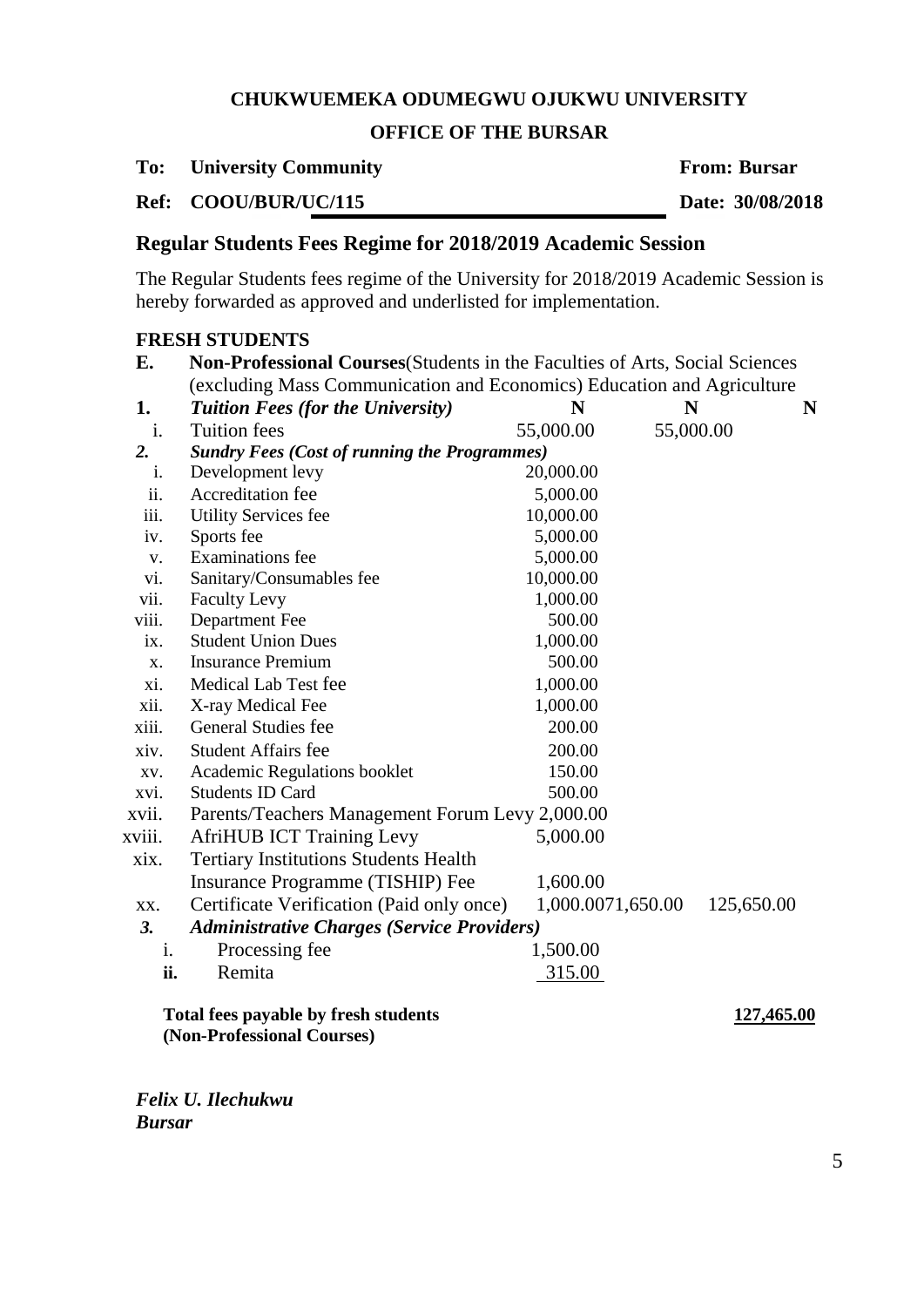## **OFFICE OF THE BURSAR**

# **To: University Community From: Bursar**

**Ref: COOU/BUR/UC/115 Date: 30/08/2018**

# **Regular Students Fees Regime for 2018/2019 Academic Session**

The Regular Students fees regime of the University for 2018/2019 Academic Session is hereby forwarded as approved and underlisted for implementation.

# **SECOND YEAR (200 LEVEL) STUDENTS**

# **A. (Pre-Clinical/Clinical Students**) **[**

| 1.               | <b>Tuition Fees (For the University)</b>                                | N          | N          | N          |
|------------------|-------------------------------------------------------------------------|------------|------------|------------|
| ii.              | <b>Tuition fees</b>                                                     | 249,350.00 | 249,350.00 |            |
| $\overline{2}$ . | <b>Sundry Fees (Cost of running the programmes)</b>                     |            |            |            |
| XX.              | Development levy                                                        | 45,000.00  |            |            |
| xxi.             | Accreditation fee                                                       | 50,000.00  |            |            |
| xxii.            | <b>Utility Services fee</b>                                             | 11,000.00  |            |            |
| xxiii.           | Sports fee                                                              | 5,000.00   |            |            |
| xxiv.            | Examinations fee                                                        | 5,000.00   |            |            |
| XXV.             | Laboratory/practical/Sanitary/Consumables fee                           | 20,000.00  |            |            |
| xxvi.            | <b>Faculty Levy</b>                                                     | 1,000.00   |            |            |
| xxvii.           | Departmental Fee                                                        | 500.00     |            |            |
| xxviii.          | <b>Student Union Dues</b>                                               | 1,000.00   |            |            |
| xxix.            | <b>Insurance Premium</b>                                                | 500.00     |            |            |
| XXX.             | Medical Lab Test fee                                                    | 1,000.00   |            |            |
| xxxi.            | X-ray Medical Fee                                                       | 1,000.00   |            |            |
| xxxii.           | <b>General Studies fee</b>                                              | 200.00     |            |            |
| xxxiii.          | <b>Student Affairs fee</b>                                              | 200.00     |            |            |
| xxxiv.           | <b>Academic Regulations booklet</b>                                     | 150.00     |            |            |
| XXXV.            | <b>Students ID Card</b>                                                 | 500.00     |            |            |
| xxxvi.           | Parents/Teachers Managemt Forum Levy                                    | 2,000.00   |            |            |
| xxxvii.          | <b>AfriHUB ICT Training Levy</b>                                        | 5,000.00   |            |            |
| xxxviii.         | <b>Tertiary Institutions Students Health</b>                            |            |            |            |
|                  | Insurance Programme (TISHIP) Fee                                        | 1,600.00   |            |            |
|                  |                                                                         |            | 150,650.00 | 400,000.00 |
| 3.               | <b>Administrative Charges (Service Providers)</b>                       |            |            |            |
| i.               | Processing fee                                                          | 1,000.00   |            |            |
| ii.              | Remita                                                                  | 315.00     |            |            |
|                  | Total fees payable by fresh students<br>(Pre-Clinical/Clinical Courses) |            |            | 401,315.00 |

*Felix U. Ilechukwu Bursar*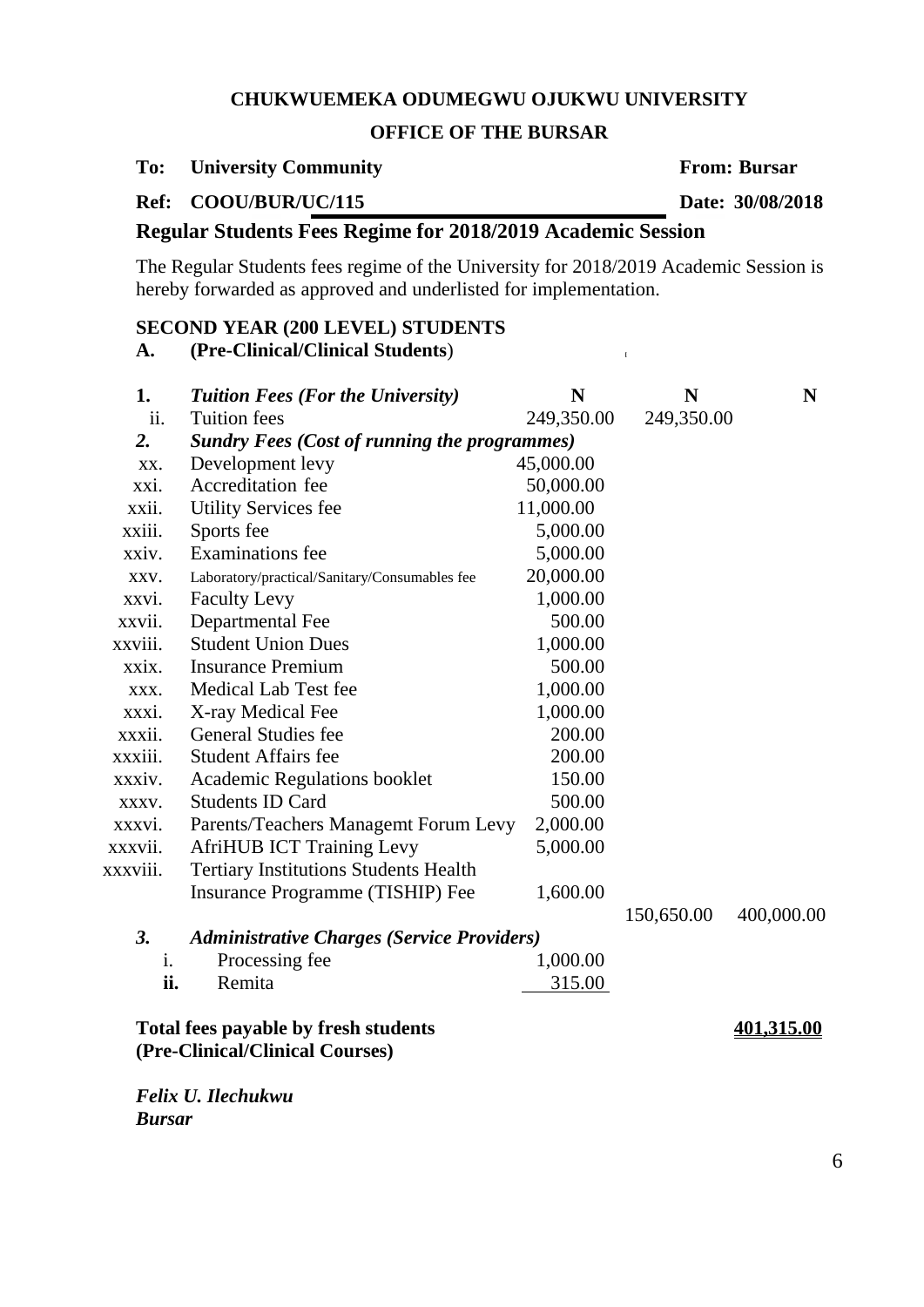# **OFFICE OF THE BURSAR**

# **To: University Community From: Bursar**

# **Ref: COOU/BUR/UC/115 Date: 30/08/2018**

# **Regular Students Fees Regime for 2018/2019 Academic Session**

The Regular Students fees regime of the University for 2018/2019 Academic Session is hereby forwarded as approved and underlisted for implementation.

#### **SECOND YEAR (200 LEVEL) STUDENTS**

| <b>B.</b> | <b>Professional/Science Based Courses</b> (Pharmaceutical Sciences) |                                                                                    |                         |           |                   |
|-----------|---------------------------------------------------------------------|------------------------------------------------------------------------------------|-------------------------|-----------|-------------------|
| 1.        |                                                                     | <b>Tuition Fees (For the University)</b>                                           | N                       | N         | N                 |
| ii.       |                                                                     | <b>Tuition</b> fees                                                                | 119, 350.00 119, 350.00 |           |                   |
| 2.        |                                                                     | <b>Sundry Fees (Cost of running the Programmes)</b>                                |                         |           |                   |
|           | iii.                                                                | Development levy                                                                   |                         | 20,000.00 |                   |
|           | iv.                                                                 | Accreditation<br>fee                                                               |                         | 5,000.00  |                   |
|           | V.                                                                  | <b>Utility Services fee</b>                                                        |                         | 11,000.00 |                   |
|           | vi.                                                                 | Sports fee                                                                         |                         | 5,000.00  |                   |
|           | vii.                                                                | <b>Examinations</b> fee                                                            |                         | 5,000.00  |                   |
|           | viii.                                                               | Laboratory/practical/Sanitary/Consumables fee                                      |                         | 20,000.00 |                   |
|           | ix.                                                                 | <b>Faculty Levy</b>                                                                |                         | 1,000.00  |                   |
|           | X.                                                                  | Departmental Fee                                                                   |                         | 500.00    |                   |
|           | xi.                                                                 | <b>Student Union Dues</b>                                                          |                         | 1,000.00  |                   |
|           | xii.                                                                | <b>Insurance Premium</b>                                                           |                         | 500.00    |                   |
|           | xiii.                                                               | Medical Lab Test fee                                                               |                         | 1,000.00  |                   |
|           | xiv.                                                                | X-ray Medical Fee                                                                  |                         | 1,000.00  |                   |
|           | XV.                                                                 | <b>General Studies fee</b>                                                         |                         | 200.00    |                   |
|           | XVI.                                                                | <b>Student Affairs fee</b>                                                         |                         | 200.00    |                   |
|           | xvii.                                                               | <b>Academic Regulations booklet</b>                                                |                         | 150.00    |                   |
|           |                                                                     | xviii. Students ID Card                                                            |                         | 500.00    |                   |
|           | xix.                                                                | Parents/Teachers Management Forum Levy                                             |                         | 2,000.00  |                   |
|           | XX.                                                                 | <b>AfriHUB ICT Training Levy</b>                                                   |                         | 5,000.00  |                   |
|           | xxi.                                                                | <b>Tertiary Institutions Students Health</b>                                       |                         |           |                   |
|           |                                                                     | Insurance Programme (TISHIP) Fee                                                   |                         | 1,600.00  |                   |
|           |                                                                     |                                                                                    |                         | 80,650.00 | 200,000.00        |
| 3.        |                                                                     | <b>Administrative Charges (Service Providers)</b>                                  |                         |           |                   |
|           |                                                                     | i. Processing fee                                                                  |                         | 1,000.00  |                   |
|           |                                                                     | ii Remita                                                                          |                         | 315.00    |                   |
|           |                                                                     | Total fees payable by 200 level students<br>(Professional & Science based courses) |                         |           | <u>201,315.00</u> |

*Felix U. Ilechukwu Bursar*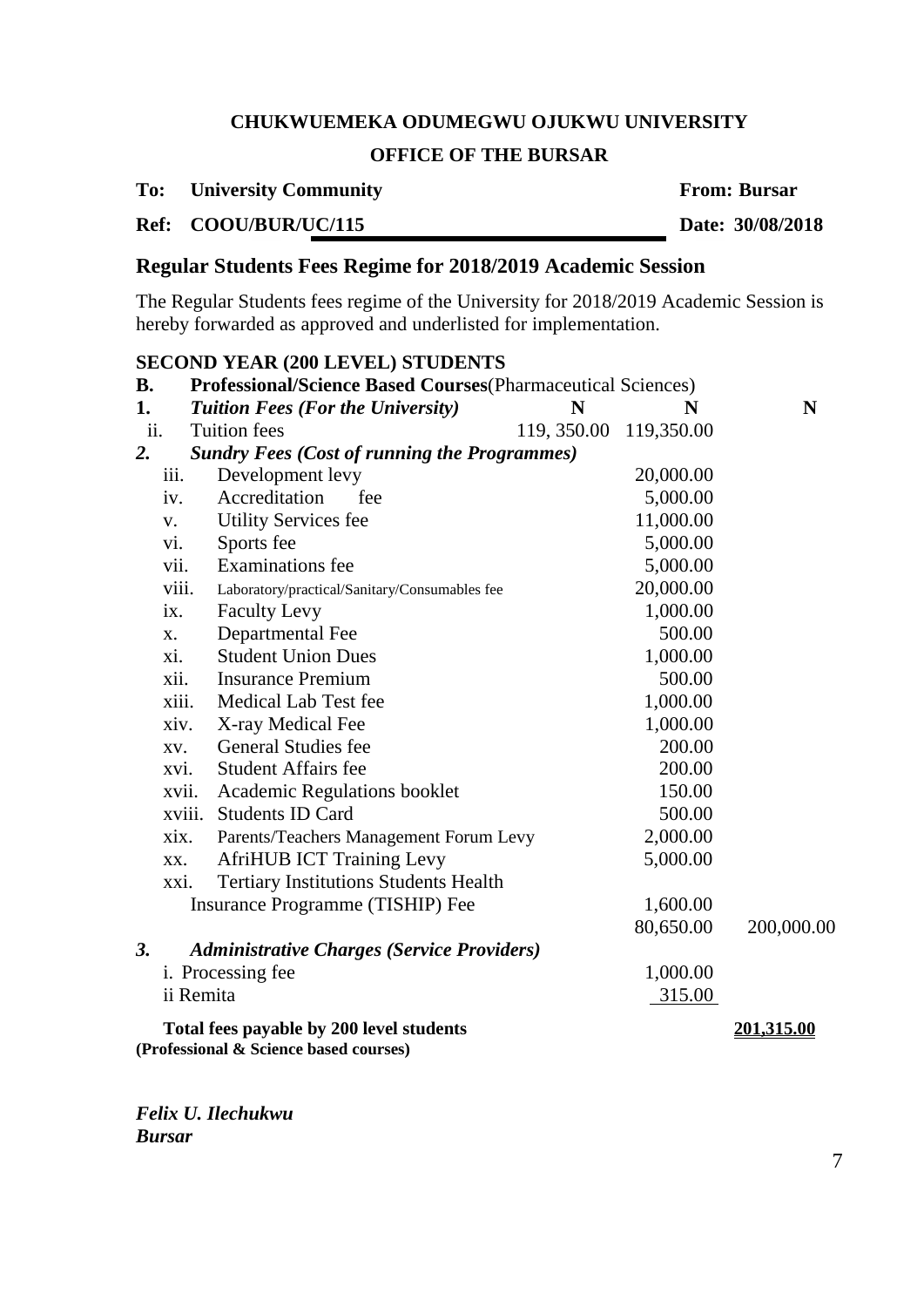## **OFFICE OF THE BURSAR**

## **To: University Community From: Bursar**

**SECOND YEAR (200 LEVEL) STUDENTS**

**Ref: COOU/BUR/UC/115 Date: 30/08/2018**

# **Regular Students Fees Regime for 2018/2019 Academic Session**

The Regular Students fees regime of the University for 2018/2019 Academic Session is hereby forwarded as approved and underlisted for implementation.

| В. | SECOND TEAN (200 LEVEL) STODENTS<br><b>Professional/Science Based Courses (Law Students)</b> |                                                     |           |            |            |  |  |
|----|----------------------------------------------------------------------------------------------|-----------------------------------------------------|-----------|------------|------------|--|--|
| 1. |                                                                                              | <b>Tuition Fees (For the University)</b>            | N         | N          | N          |  |  |
|    | i.                                                                                           | <b>Tuition</b> fees                                 | 55,000.00 | 55,000.00  |            |  |  |
| 2. |                                                                                              | <b>Sundry Fees (Cost of running the programmes)</b> |           |            |            |  |  |
|    | $\mathbf{1}$ .                                                                               | Development levy                                    | 45,000.00 |            |            |  |  |
|    | ii.                                                                                          | Accreditation<br>fee                                | 30,000.00 |            |            |  |  |
|    | iii.                                                                                         | <b>Utility Services fee</b>                         | 11,000.00 |            |            |  |  |
|    | iv.                                                                                          | Sports fee                                          | 5,000.00  |            |            |  |  |
|    | V.                                                                                           | <b>Examinations</b> fee                             | 5,000.00  |            |            |  |  |
|    | vi.                                                                                          | Laboratory/practical/Sanitary/Consumables fee       | 20,000.00 |            |            |  |  |
|    | vii.                                                                                         | <b>Faculty Levy</b>                                 | 1,000.00  |            |            |  |  |
|    | viii.                                                                                        | Departmental Fee                                    | 500.00    |            |            |  |  |
|    | ix.                                                                                          | <b>Student Union Dues</b>                           | 1,000.00  |            |            |  |  |
|    | X.                                                                                           | <b>Insurance Premium</b>                            | 500.00    |            |            |  |  |
|    | xi.                                                                                          | Medical Lab Test fee                                | 1,000.00  |            |            |  |  |
|    | xii.                                                                                         | X-ray Medical Fee                                   | 1,000.00  |            |            |  |  |
|    | xiii.                                                                                        | <b>General Studies fee</b>                          | 200.00    |            |            |  |  |
|    | xiv.                                                                                         | <b>Student Affairs fee</b>                          | 200.00    |            |            |  |  |
|    | XV.                                                                                          | Academic Regulations booklet                        | 150.00    |            |            |  |  |
|    | xvi.                                                                                         | <b>Students ID Card</b>                             | 500.00    |            |            |  |  |
|    | xvii.                                                                                        | Parents/Teachers Managemt Forum Levy                | 2,000.00  |            |            |  |  |
|    | xviii.                                                                                       | <b>AfriHUB ICT Training Levy</b>                    | 5,000.00  |            |            |  |  |
|    | xix.                                                                                         | <b>Tertiary Institutions Students Health</b>        |           |            |            |  |  |
|    |                                                                                              | Insurance Programme (TISHIP) Fee                    | 1,600.00  | 130,650.00 | 185,650.00 |  |  |
| 3. |                                                                                              | <b>Administrative Charges (Service Providers)</b>   |           |            |            |  |  |
|    | 1.                                                                                           | Processing fee                                      | 1,000.00  |            |            |  |  |
|    | ii.                                                                                          | Remita                                              | 315.00    |            |            |  |  |
|    | Total fees payable by 200 level students<br>187,965.00                                       |                                                     |           |            |            |  |  |

**(Law Courses)**

*Felix U. Ilechukwu*

*Bursar*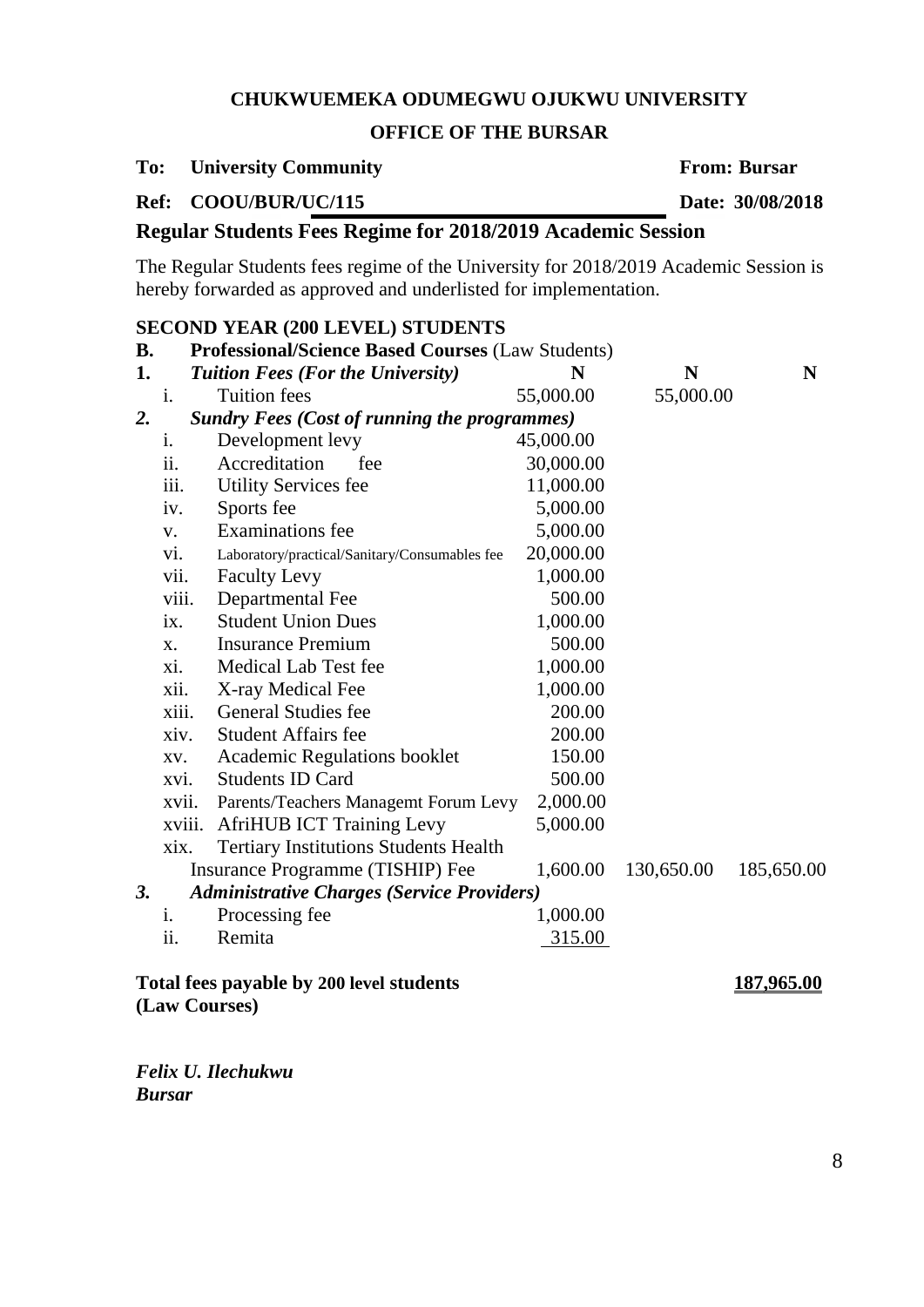#### **OFFICE OF THE BURSAR**

### **To: University Community From: Bursar**

### **Ref: COOU/BUR/UC/115 Date: 30/08/2018**

# **Regular Students Fees Regime for 2018/2019 Academic Session**

The Regular Students fees regime of the University for 2018/2019 Academic Session is hereby forwarded as approved and underlisted for implementation.

#### **SECOND YEAR (200 LEVEL) STUDENTS**

**C. Professional/Science Based Courses**(Students in the Faculties of Science, Basic Medical Sciences, Engineering, Environmental Science and Management Sciences *plus* Economics and Mass Communication)

| 1. |        | <b>Tuition Fees (For the University)</b>            | N         | N         | N          |
|----|--------|-----------------------------------------------------|-----------|-----------|------------|
|    | i.     | <b>Tuition fees</b>                                 | 55,000.00 | 55,000.00 |            |
| 2. |        | <b>Sundry Fees (Cost of running the Programmes)</b> |           |           |            |
|    | 1.     | Development levy                                    | 20,000.00 |           |            |
|    | ii.    | Accreditation<br>fee                                | 5,000.00  |           |            |
|    | iii.   | <b>Utility Services fee</b>                         | 11,000.00 |           |            |
|    | iv.    | Sports fee                                          | 5,000.00  |           |            |
|    | V.     | <b>Examinations</b> fee                             | 5,000.00  |           |            |
|    | vi.    | Laboratory/practical/Sanitary/Consumables fee       | 20,000.00 |           |            |
|    | vii.   | <b>Faculty Levy</b>                                 | 1,000.00  |           |            |
|    | viii.  | Departmental Fee                                    | 500.00    |           |            |
|    | ix.    | <b>Student Union Dues</b>                           | 1,000.00  |           |            |
|    | X.     | <b>Insurance Premium</b>                            | 500.00    |           |            |
|    | Xi.    | Medical Lab Test fee                                | 1,000.00  |           |            |
|    | xii.   | X-ray Medical Fee                                   | 1,000.00  |           |            |
|    | xiii.  | General Studies fee                                 | 200.00    |           |            |
|    | xiv.   | <b>Student Affairs fee</b>                          | 200.00    |           |            |
|    | XV.    | <b>Academic Regulations booklet</b>                 | 150.00    |           |            |
|    | xvi.   | <b>Students ID Card</b>                             | 500.00    |           |            |
|    | xvii.  | Parents/Teachers Management Forum Levy 2,000.00     |           |           |            |
|    | xviii. | <b>AfriHUB ICT Training Levy</b>                    | 5,000.00  |           |            |
|    | xix.   | <b>Tertiary Institutions Students Health</b>        |           |           |            |
|    |        | Insurance Programme (TISHIP) Fee                    | 1,600.00  | 80,650.00 | 135,650.00 |
| 3. |        | <b>Administrative Charges (Service Providers)</b>   |           |           |            |
|    | 1.     | Processing fee                                      | 1,000.00  |           |            |
|    | ii.    | Remita                                              | 315.00    |           |            |
|    |        | $\bullet$ $\bullet$ $\bullet$                       |           |           |            |

**Total fees payable by 200 level students 136,965.00 (Professional & Science based courses)**

*Felix U. Ilechukwu*

*Bursar*

#### **CHUKWUEMEKA ODUMEGWU OJUKWU UNIVERSITY**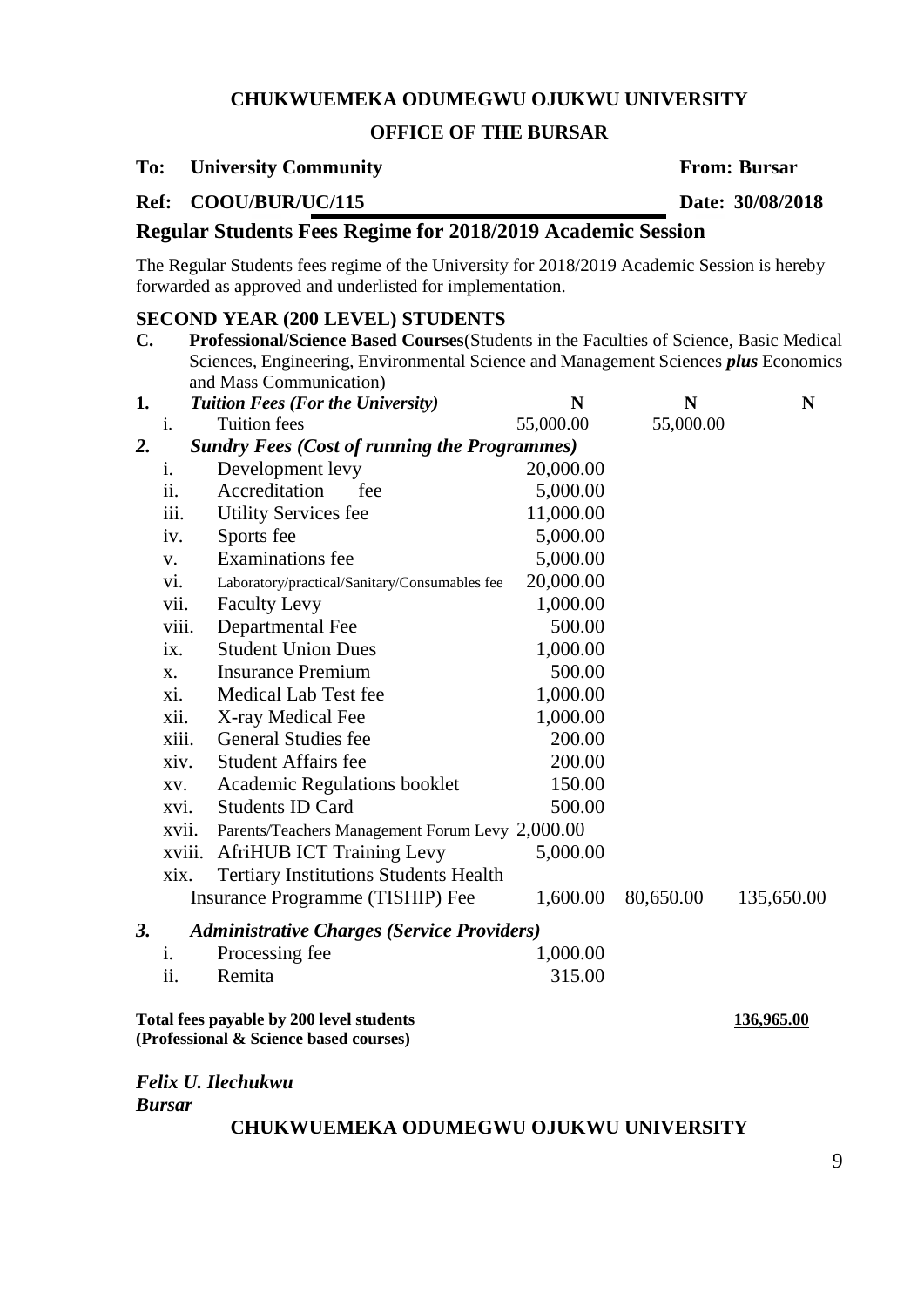## **OFFICE OF THE BURSAR**

# **To: University Community From: Bursar**

# **Ref: COOU/BUR/UC/115 Date: 30/08/2018**

# **Regular Students Fees Regime for 2018/2019Academic Session**

The Regular Students fees regime of the University for 2018/2019 Academic Session is hereby forwarded as approved and underlisted for implementation.

# **SECOND YEAR (200 LEVEL) STUDENTS**

| D.               |                                                                         | Non-Professional Courses (Students in the Faculties of Arts, Social Sciences |           |           |            |  |
|------------------|-------------------------------------------------------------------------|------------------------------------------------------------------------------|-----------|-----------|------------|--|
|                  | (excluding Mass Communication and Economics) Education and Agriculture) |                                                                              |           |           |            |  |
| 1.               |                                                                         | <b>Tuition Fees (for the University)</b>                                     | N         | N         | N          |  |
|                  | i.                                                                      | <b>Tuition</b> fees                                                          | 55,000.00 |           | 55,000.00  |  |
| $\overline{2}$ . |                                                                         | <b>Sundry Fees (Cost of running the Programmes)</b>                          |           |           |            |  |
|                  | i.                                                                      | Development levy                                                             | 20,000.00 |           |            |  |
|                  | ii.                                                                     | Accreditation fee                                                            | 5,000.00  |           |            |  |
|                  | iii.                                                                    | <b>Utility Services fee</b>                                                  | 11,000.00 |           |            |  |
|                  | iv.                                                                     | Sports fee                                                                   | 5,000.00  |           |            |  |
|                  | V.                                                                      | <b>Examinations</b> fee                                                      | 5,000.00  |           |            |  |
|                  | vi.                                                                     | Sanitary/Consumables fee                                                     | 10,000.00 |           |            |  |
|                  | vii.                                                                    | <b>Faculty Levy</b>                                                          | 1,000.00  |           |            |  |
|                  | viii.                                                                   | Department Fee                                                               | 500.00    |           |            |  |
|                  | ix.                                                                     | <b>Student Union Dues</b>                                                    | 1,000.00  |           |            |  |
|                  | X.                                                                      | <b>Insurance Premium</b>                                                     | 500.00    |           |            |  |
|                  | xi.                                                                     | Medical Lab Test fee                                                         | 1,000.00  |           |            |  |
|                  | xii.                                                                    | X-ray Medical Fee                                                            | 1,000.00  |           |            |  |
|                  | xiii.                                                                   | General Studies fee                                                          | 200.00    |           |            |  |
|                  | xiv.                                                                    | <b>Student Affairs fee</b>                                                   | 200.00    |           |            |  |
|                  | XV.                                                                     | <b>Academic Regulations booklet</b>                                          | 150.00    |           |            |  |
|                  | xvi.                                                                    | <b>Students ID Card</b>                                                      | 500.00    |           |            |  |
|                  | xvii.                                                                   | Parents/Teachers Management Forum Levy 2,000.00                              |           |           |            |  |
|                  | xviii.                                                                  | <b>AfriHUB ICT Training Levy</b>                                             | 5,000.00  |           |            |  |
|                  | xix.                                                                    | <b>Tertiary Institutions Students Health</b>                                 |           |           |            |  |
|                  |                                                                         | Insurance Programme (TISHIP) Fee                                             | 1,600.00  | 70,650.00 | 125,650.00 |  |
| 3.               |                                                                         | <b>Administrative Charges (Service Providers)</b>                            |           |           |            |  |
|                  | i.                                                                      | Processing fee                                                               | 1,000.00  |           |            |  |
|                  | ii.                                                                     | Remita                                                                       | 315.00    |           |            |  |
|                  |                                                                         | Total fees payable by 200 level students<br>(Non-Professional Courses)       |           |           | 126,965.00 |  |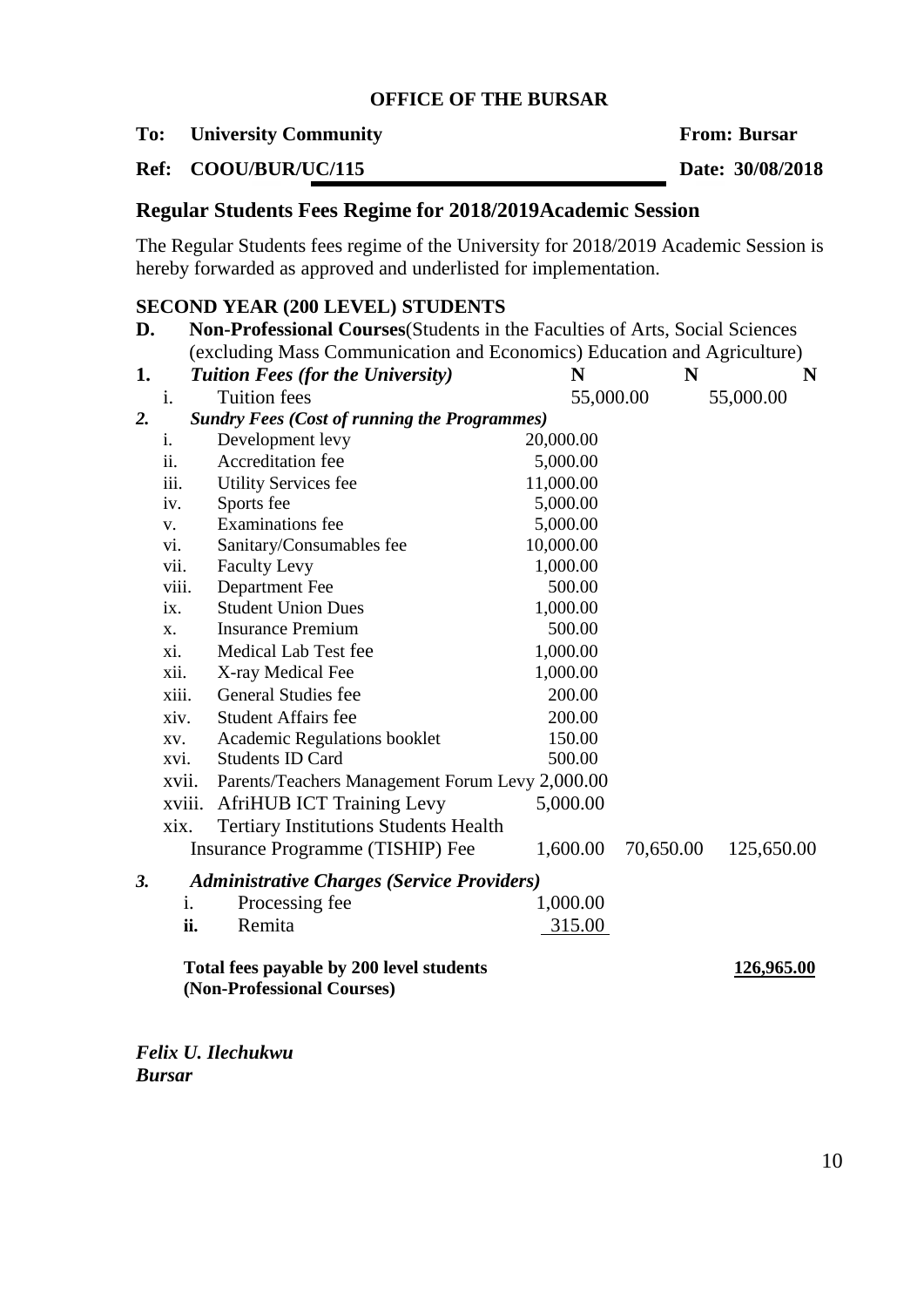## **OFFICE OF THE BURSAR**

#### **To: University Community From: Bursar**

**Ref: COOU/BUR/UC/115 Date: 30/08/2018**

# **Regular Students Fees Regime for 2018/2019Academic Session**

The Regular Students fees regime of the University for 2018/2019 Academic Session is hereby forwarded as approved and underlisted for implementation.

# **THIRD YEAR (300 LEVEL) STUDENTS**

| A.                                                     | (Pre-Clinical/Clinical Students)                    |           |                       | $\mathbf{I}$ |  |
|--------------------------------------------------------|-----------------------------------------------------|-----------|-----------------------|--------------|--|
| 1.                                                     | <b>Tuition Fees (For the University)</b>            | N         | N                     | N            |  |
| i.                                                     | <b>Tuition</b> fees                                 |           | 119,350.00 119,350.00 |              |  |
| 2.                                                     | <b>Sundry Fees (Cost of running the programmes)</b> |           |                       |              |  |
| i.                                                     | Development levy                                    | 45,000.00 |                       |              |  |
| ii.                                                    | Accreditation fee                                   | 30,000.00 |                       |              |  |
| iii.                                                   | <b>Utility Services fee</b>                         | 11,000.00 |                       |              |  |
| iv.                                                    | Sports fee                                          | 5,000.00  |                       |              |  |
| V.                                                     | <b>Examinations</b> fee                             | 5,000.00  |                       |              |  |
| vi.                                                    | Laboratory/practical/Sanitary/Consumables fee       | 20,000.00 |                       |              |  |
| vii.                                                   | <b>Faculty Levy</b>                                 | 1,000.00  |                       |              |  |
| viii.                                                  | Departmental Fee                                    | 500.00    |                       |              |  |
| ix.                                                    | <b>Student Union Dues</b>                           | 1,000.00  |                       |              |  |
| X.                                                     | <b>Insurance Premium</b>                            | 500.00    |                       |              |  |
| xi.                                                    | Medical Lab Test fee                                | 1,000.00  |                       |              |  |
| xii.                                                   | X-ray Medical Fee                                   | 1,000.00  |                       |              |  |
| xiii.                                                  | General Studies fee                                 | 200.00    |                       |              |  |
| xiv.                                                   | <b>Student Affairs fee</b>                          | 200.00    |                       |              |  |
| XV.                                                    | <b>Academic Regulations booklet</b>                 | 150.00    |                       |              |  |
| xvi.                                                   | <b>Students ID Card</b>                             | 500.00    |                       |              |  |
| xvii.                                                  | Parents/Teachers Managemt Forum Levy                | 2,000.00  |                       |              |  |
| xviii.                                                 | <b>AfriHUB ICT Training Levy</b>                    | 5,000.00  |                       |              |  |
| xix.                                                   | <b>Tertiary Institutions Students Health</b>        |           |                       |              |  |
|                                                        | Insurance Programme (TISHIP) Fee                    | 1,600.00  | 130,650.00            | 250,000.00   |  |
| 3.                                                     | <b>Administrative Charges (Service Providers)</b>   |           |                       |              |  |
| i.                                                     | Processing fee                                      | 1,000.00  |                       |              |  |
| ii.                                                    | Remita                                              | 315.00    |                       |              |  |
| Total fees payable by 300 level students<br>251,315.00 |                                                     |           |                       |              |  |
|                                                        | (Pre-Clinical/Clinical Courses)                     |           |                       |              |  |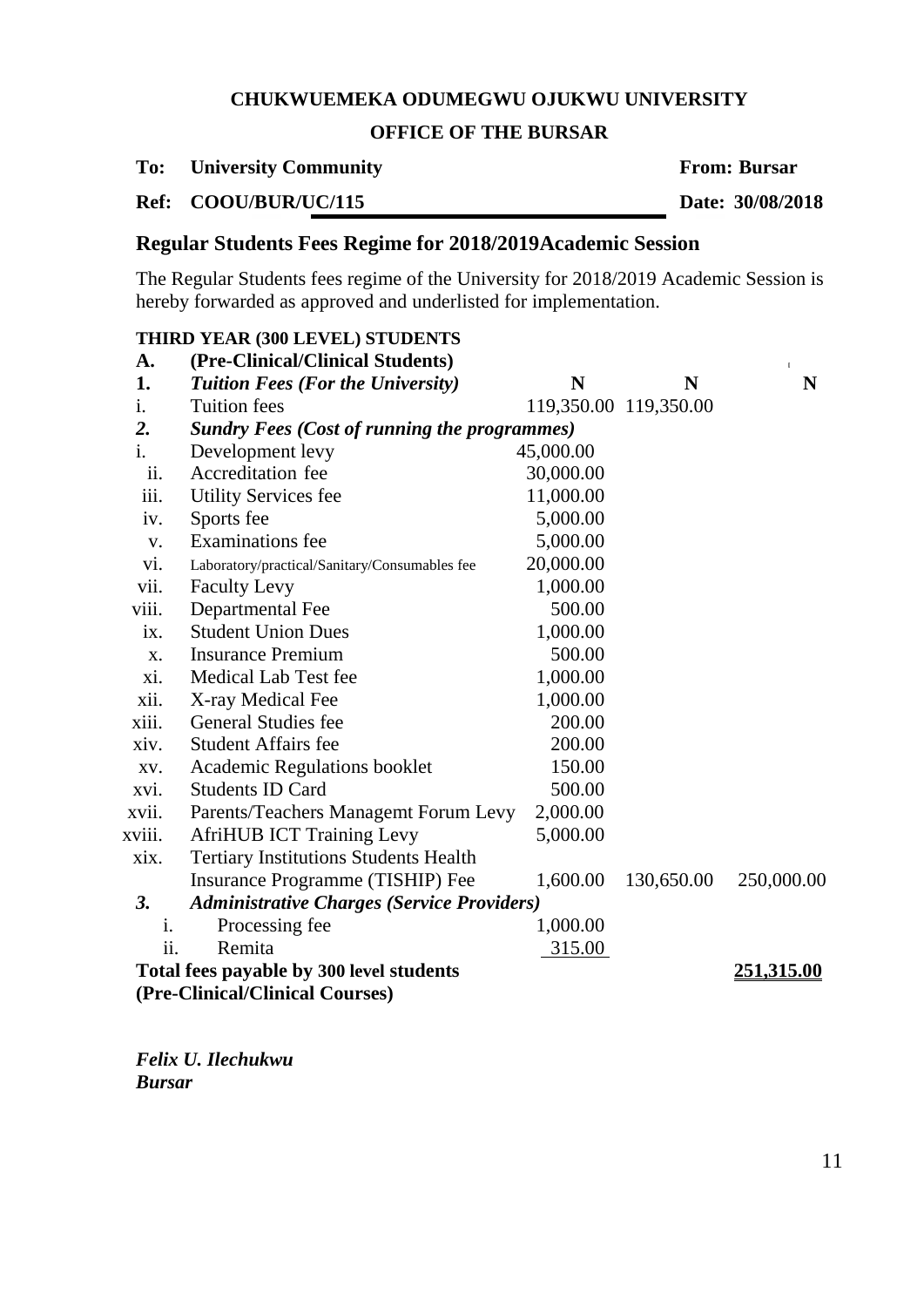## **OFFICE OF THE BURSAR**

| To: |  | <b>University Community</b> |  |
|-----|--|-----------------------------|--|
|     |  |                             |  |

**From: Bursar** 

**Ref: COOU/BUR/UC/115 Date: 30/08/2018**

# **Regular Students Fees Regime for 2018/2019 Academic Session**

The Regular Students fees regime of the University for 2018/2019 Academic Session is hereby forwarded as approved and underlisted for implementation.

## **THIRD YEAR (300 LEVEL) STUDENTS**

| <b>B.</b>     | <b>Professional/Science Based Courses</b> (Pharmaceutical Sciences)                |                         |           |            |  |
|---------------|------------------------------------------------------------------------------------|-------------------------|-----------|------------|--|
| 1.            | <b>Tuition Fees (For the University)</b>                                           | N                       | N         | N          |  |
| iii.          | <b>Tuition fees</b>                                                                | 119, 350.00 119, 350.00 |           |            |  |
| 2.            | <b>Sundry Fees (Cost of running the Programmes)</b>                                |                         |           |            |  |
|               | Development levy<br>xxii.                                                          |                         | 20,000.00 |            |  |
|               | xxiii. Accreditation<br>fee                                                        |                         | 5,000.00  |            |  |
|               | xxiv. Utility Services fee                                                         |                         | 11,000.00 |            |  |
|               | Sports fee<br>XXV.                                                                 |                         | 5,000.00  |            |  |
|               | xxvi. Examinations fee                                                             |                         | 5,000.00  |            |  |
|               | XXVII. Laboratory/practical/Sanitary/Consumables fee                               |                         | 20,000.00 |            |  |
|               | xxviii. Faculty Levy                                                               |                         | 1,000.00  |            |  |
|               | xxix. Departmental Fee                                                             |                         | 500.00    |            |  |
|               | <b>Student Union Dues</b><br>XXX.                                                  |                         | 1,000.00  |            |  |
|               | xxxi. Insurance Premium                                                            |                         | 500.00    |            |  |
|               | xxxii. Medical Lab Test fee                                                        |                         | 1,000.00  |            |  |
|               | xxxiii. X-ray Medical Fee                                                          |                         | 1,000.00  |            |  |
|               | xxxiv. General Studies fee                                                         |                         | 200.00    |            |  |
|               | xxxv. Student Affairs fee                                                          |                         | 200.00    |            |  |
|               | xxxvi. Academic Regulations booklet                                                |                         | 150.00    |            |  |
|               | <b>Students ID Card</b><br>xxxvii.                                                 |                         | 500.00    |            |  |
|               | xxxviii. Parents/Teachers Management Forum Levy                                    |                         | 2,000.00  |            |  |
|               | xxxix. AfriHUB ICT Training Levy                                                   |                         | 5,000.00  |            |  |
|               | <b>Tertiary Institutions Students Health</b><br>xl.                                |                         |           |            |  |
|               | Insurance Programme (TISHIP) Fee                                                   |                         | 1,600.00  |            |  |
|               |                                                                                    |                         | 80,650.00 | 200,000.00 |  |
| <sup>3.</sup> | <b>Administrative Charges (Service Providers)</b>                                  |                         |           |            |  |
|               | ii. Processing fee                                                                 |                         |           | 1,000.00   |  |
|               | ii Remita                                                                          |                         | 315.00    |            |  |
|               | Total fees payable by 200 level students<br>(Professional & Science based courses) |                         |           | 201,315.00 |  |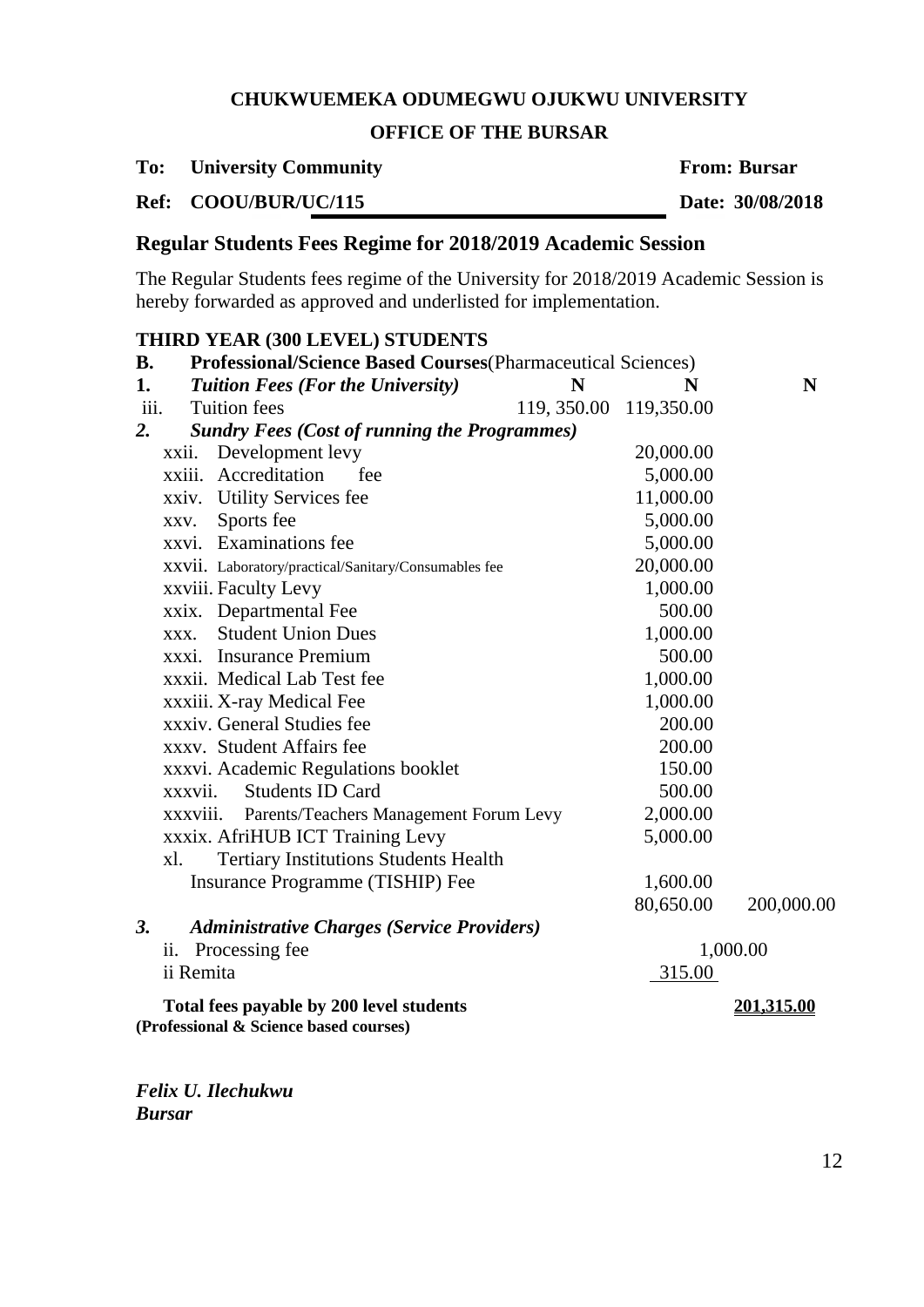# **OFFICE OF THE BURSAR**

| To: | <b>University Community</b> |
|-----|-----------------------------|
|     |                             |

**From: Bursar** 

**Ref: COOU/BUR/UC/115 Date: 30/08/2018**

# **Regular Students Fees Regime for 2018/2019 Academic Session**

The Regular Students fees regime of the University for 2018/2019 Academic Session is hereby forwarded as approved and underlisted for implementation.

|                | THIRD YEAR (300 LEVEL) STUDENTS                         |           |            |                            |
|----------------|---------------------------------------------------------|-----------|------------|----------------------------|
| $\mathbf{C}$ . | <b>Professional/Science Based Courses(Law Students)</b> |           |            |                            |
| 1.             | <b>Tuition Fees (For the University)</b>                | N         | N          | N                          |
| ii.            | <b>Tuition</b> fees                                     | 55,000.00 | 55,000.00  |                            |
| 2.             | <b>Sundry Fees (Cost of running the programmes)</b>     |           |            |                            |
| xxi.           | Development levy                                        | 45,000.00 |            |                            |
| xxii.          | Accreditation fee                                       | 30,000.00 |            |                            |
| xxiii.         | <b>Utility Services fee</b>                             | 10,000.00 |            |                            |
| xxiv.          | Sports fee                                              | 5,000.00  |            |                            |
| XXV.           | <b>Examinations</b> fee                                 | 5,000.00  |            |                            |
| xxvi.          | Laboratory/practical/Sanitary/Consumables fee           | 20,000.00 |            |                            |
| xxvii.         | <b>Faculty Levy</b>                                     | 1,000.00  |            |                            |
| xxviii.        | Departmental Fee                                        | 500.00    |            |                            |
| xxix.          | <b>Student Union Dues</b>                               | 1,000.00  |            |                            |
| XXX.           | <b>Insurance Premium</b>                                | 500.00    |            |                            |
| xxxi.          | Medical Lab Test fee                                    | 1,000.00  |            |                            |
| xxxii.         | X-ray Medical Fee                                       | 1,000.00  |            |                            |
| xxxiii.        | <b>General Studies fee</b>                              | 200.00    |            |                            |
| xxxiv.         | <b>Student Affairs fee</b>                              | 200.00    |            |                            |
| XXXV.          | <b>Academic Regulations booklet</b>                     | 150.00    |            |                            |
| xxxvi.         | <b>Students ID Card</b>                                 | 500.00    |            |                            |
| xxxvii.        | Parents/Teachers Managemt Forum Levy                    | 2,000.00  |            |                            |
| xxxviii.       | <b>AfriHUB ICT Training Levy</b>                        | 5,000.00  |            |                            |
| xxxix.         | <b>Tertiary Institutions Students Health</b>            |           |            |                            |
|                | a. Insurance Programme (TISHIP) Fee                     | 1,600.00  |            |                            |
| xl.            | Certificate Verification (Paid only once)               | 1,000.00  | 130,650.00 | 185,650.00                 |
| 3.             | <b>Administrative Charges (Service Providers)</b>       |           |            |                            |
| i.             | Processing fee                                          | 1,000.00  |            |                            |
| ii.            | Remita                                                  | 315.00    |            |                            |
|                | Total fees nouable by 200 level students                |           |            | 10 <i>c</i> a <i>ce</i> aa |

# **Total fees payable by 300 level students 186,965.00**

**(Law Courses)**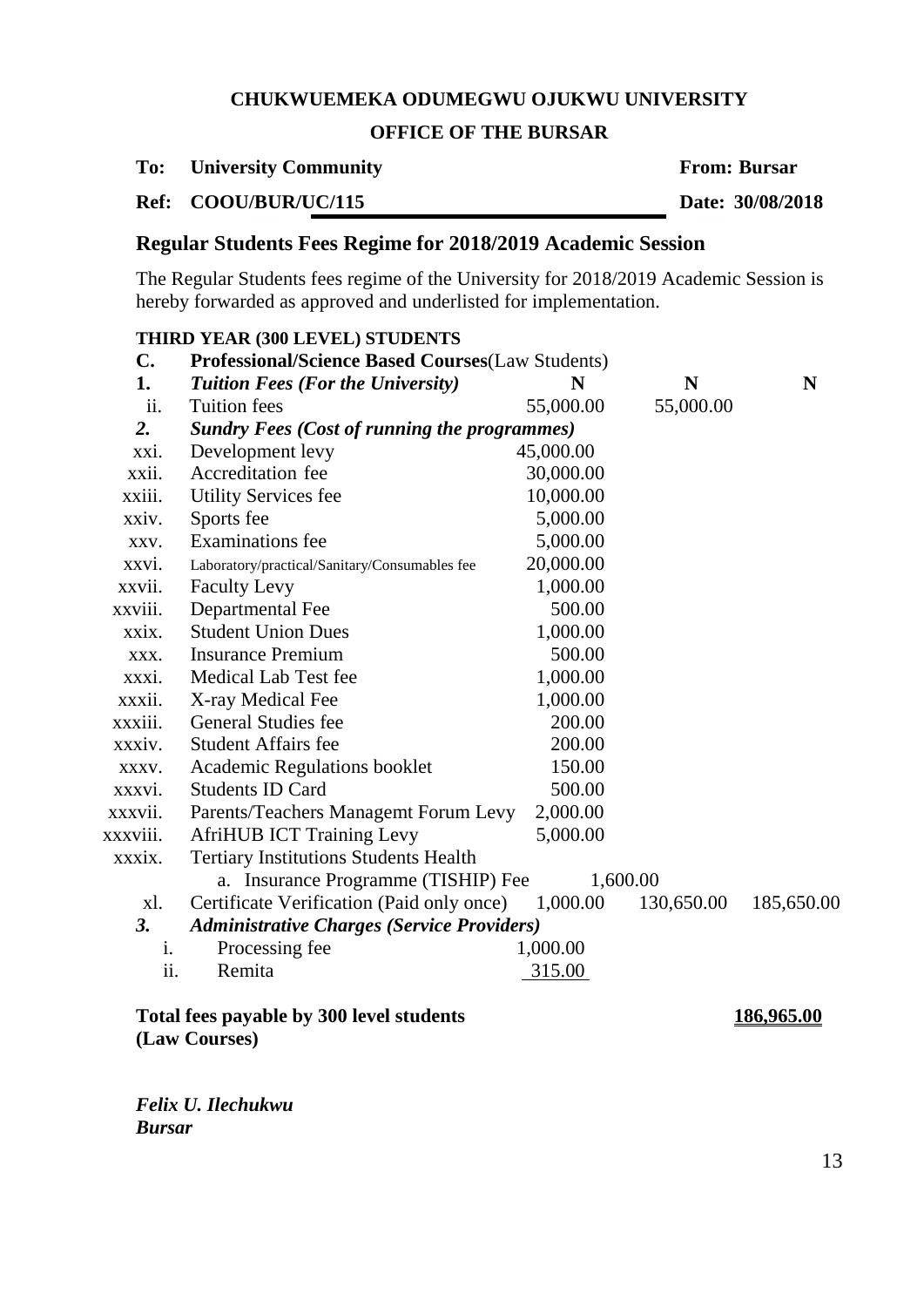## **OFFICE OF THE BURSAR**

**To: University Community From: Bursar**

**Ref: COOU/BUR/UC/115 Date: 30/08/2018**

# **Regular Students Fees Regime for 2018/2019 Academic Session**

The Regular Students fees regime of the University for 2018/2019 Academic Session is hereby forwarded as approved and underlisted for implementation.

## **THIRD YEAR (300 LEVEL) STUDENTS**

**B. Professional/Science Based Courses** (Students in the Faculties of Science, Basic Medical Sciences, Engineering, Environmental Science and Management Sciences *plus* Economics and Mass Communication)

| 1.             | <b>Tuition Fees (For the University)</b>            | N         | N         | N          |
|----------------|-----------------------------------------------------|-----------|-----------|------------|
| i.             | <b>Tuition fees</b>                                 | 55,000.00 | 55,000.00 |            |
| 2.             | <b>Sundry Fees (Cost of running the Programmes)</b> |           |           |            |
| i.             | Development levy                                    | 20,000.00 |           |            |
| ii.            | Accreditation fee                                   | 5,000.00  |           |            |
| iii.           | <b>Utility Services fee</b>                         | 11,650.00 |           |            |
| iv.            | Sports fee                                          | 5,000.00  |           |            |
| V.             | <b>Examinations</b> fee                             | 5,000.00  |           |            |
| vi.            | Laboratory/practical/Sanitary/Consumables fee       | 20,000.00 |           |            |
| vii.           | <b>Faculty Levy</b>                                 | 1,000.00  |           |            |
| viii.          | Departmental Fee                                    | 500.00    |           |            |
| ix.            | <b>Student Union Dues</b>                           | 1,000.00  |           |            |
| X.             | <b>Insurance Premium</b>                            | 500.00    |           |            |
| xi.            | Medical Lab Test fee                                | 1,000.00  |           |            |
| xii.           | X-ray Medical Fee                                   | 1,000.00  |           |            |
| xiii.          | <b>General Studies fee</b>                          | 200.00    |           |            |
| xiv.           | <b>Students ID Card</b>                             | 500.00    |           |            |
| XV.            | Parents/Teachers Management Forum Levy 2,000.00     |           |           |            |
| xvi.           | <b>AfriHUB ICT Training Levy</b>                    | 5,000.00  |           |            |
| xvii.          | <b>Tertiary Institutions Students Health</b>        |           |           |            |
|                | Insurance Programme (TISHIP) Fee                    | 1,600.00  | 80,650.00 | 135,650.00 |
| <b>3.</b>      | <b>Administrative Charges (Service Providers)</b>   |           |           |            |
| $\mathbf{1}$ . | Processing fee                                      | 1,000.00  |           |            |
| ii.            | Remita                                              | 315.00    |           |            |
|                |                                                     |           |           |            |

## **Total fees payable by 300 level students 136,965.00 (Professional & Science based courses)**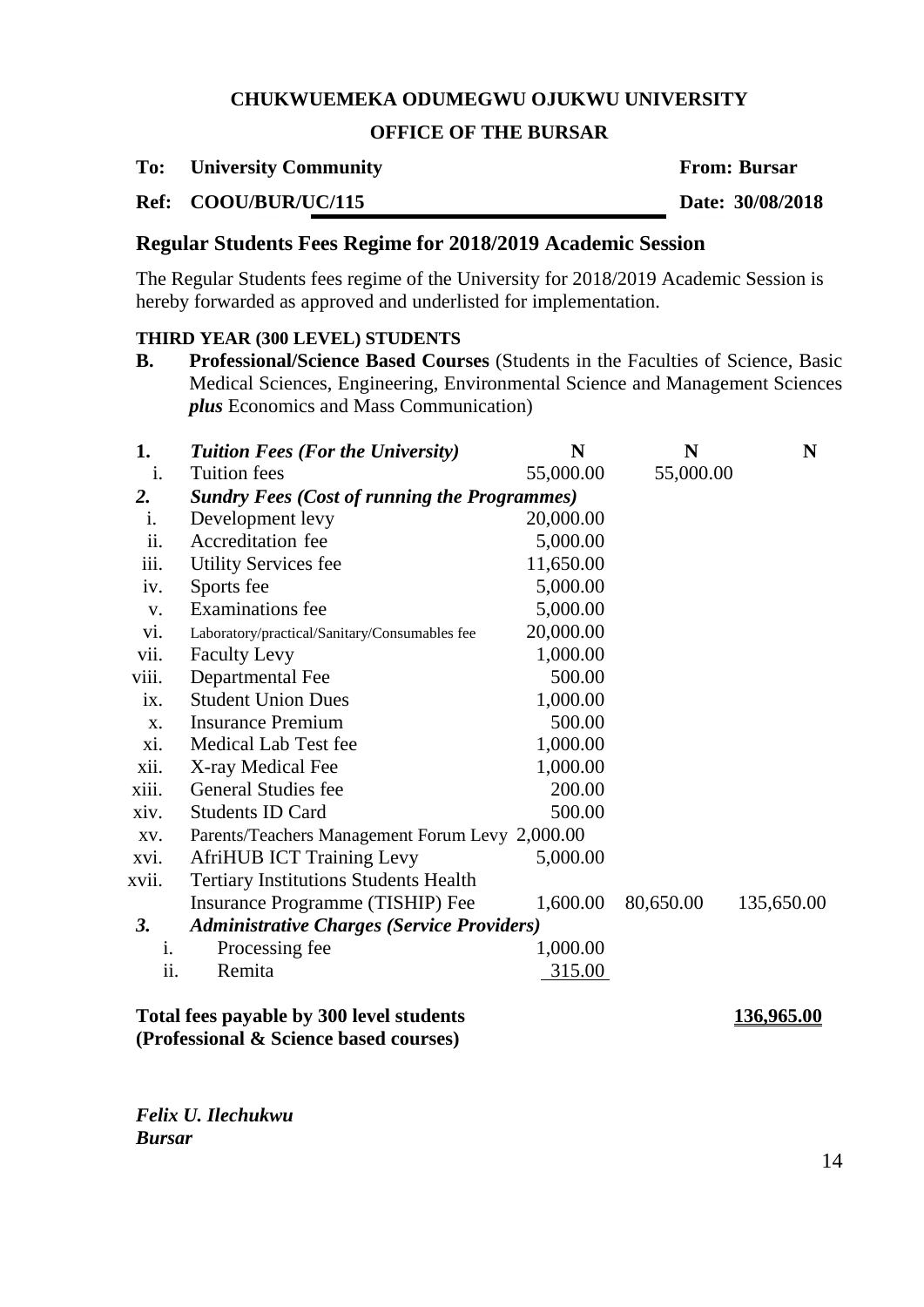## **OFFICE OF THE BURSAR**

**To: University Community From: Bursar**

**Ref: COOU/BUR/UC/115 Date: 30/08/2018**

# **Regular Students Fees Regime for 2018/2019 Academic Session**

The Regular Students fees regime of the University for 2018/2019 Academic Session is hereby forwarded as approved and underlisted for implementation.

# **THIRD YEAR (300 LEVEL) STUDENTS**

**C. Non-Professional Courses** (Students in the Faculties of Arts, Social Sciences (excluding Mass Communication and Economics) Education and Agriculture)

| 1.    | <b>Tuition Fees (for the University)</b>               | N         | N         | N          |  |  |
|-------|--------------------------------------------------------|-----------|-----------|------------|--|--|
| i.    | <b>Tuition fees</b>                                    | 55,000.00 | 55,000.00 |            |  |  |
| 2.    | <b>Sundry Fees (Cost of running the Programmes)</b>    |           |           |            |  |  |
| i.    | Development levy                                       | 20,000.00 |           |            |  |  |
| ii.   | Accreditation fee                                      | 5,000.00  |           |            |  |  |
| iii.  | <b>Utility Services fee</b>                            | 11,000.00 |           |            |  |  |
| iv.   | Sports fee                                             | 5,000.00  |           |            |  |  |
| V.    | Examinations fee                                       | 5,000.00  |           |            |  |  |
| vi.   | Sanitary/Consumables fee                               | 10,000.00 |           |            |  |  |
| vii.  | <b>Faculty Levy</b>                                    | 1,000.00  |           |            |  |  |
| viii. | Department Fee                                         | 500.00    |           |            |  |  |
| ix.   | <b>Student Union Dues</b>                              | 1,000.00  |           |            |  |  |
| X.    | <b>Insurance Premium</b>                               | 500.00    |           |            |  |  |
| xi.   | Medical Lab Test fee                                   | 1,000.00  |           |            |  |  |
| xii.  | X-ray Medical Fee                                      | 1,000.00  |           |            |  |  |
| xiii. | General Studies fee                                    | 200.00    |           |            |  |  |
| xiv.  | <b>Student Affairs fee</b>                             | 200.00    |           |            |  |  |
| XV.   | Parents/Teachers Management Forum Levy 2,000.00        |           |           |            |  |  |
| xvi.  | <b>AfriHUB ICT Training Levy</b>                       | 5,000.00  |           |            |  |  |
| xvii. | <b>Tertiary Institutions Students Health</b>           |           |           |            |  |  |
|       | Insurance Programme (TISHIP) Fee                       | 1,600.00  | 70,650.00 | 125,650.00 |  |  |
| 3.    | <b>Administrative Charges (Service Providers)</b>      |           |           |            |  |  |
| i.    | Processing fee                                         | 1,000.00  |           |            |  |  |
| ii.   | Remita                                                 | 315.00    |           |            |  |  |
|       | Total fees payable by 300 level students<br>126,965.00 |           |           |            |  |  |

**(Non -Professional Courses)**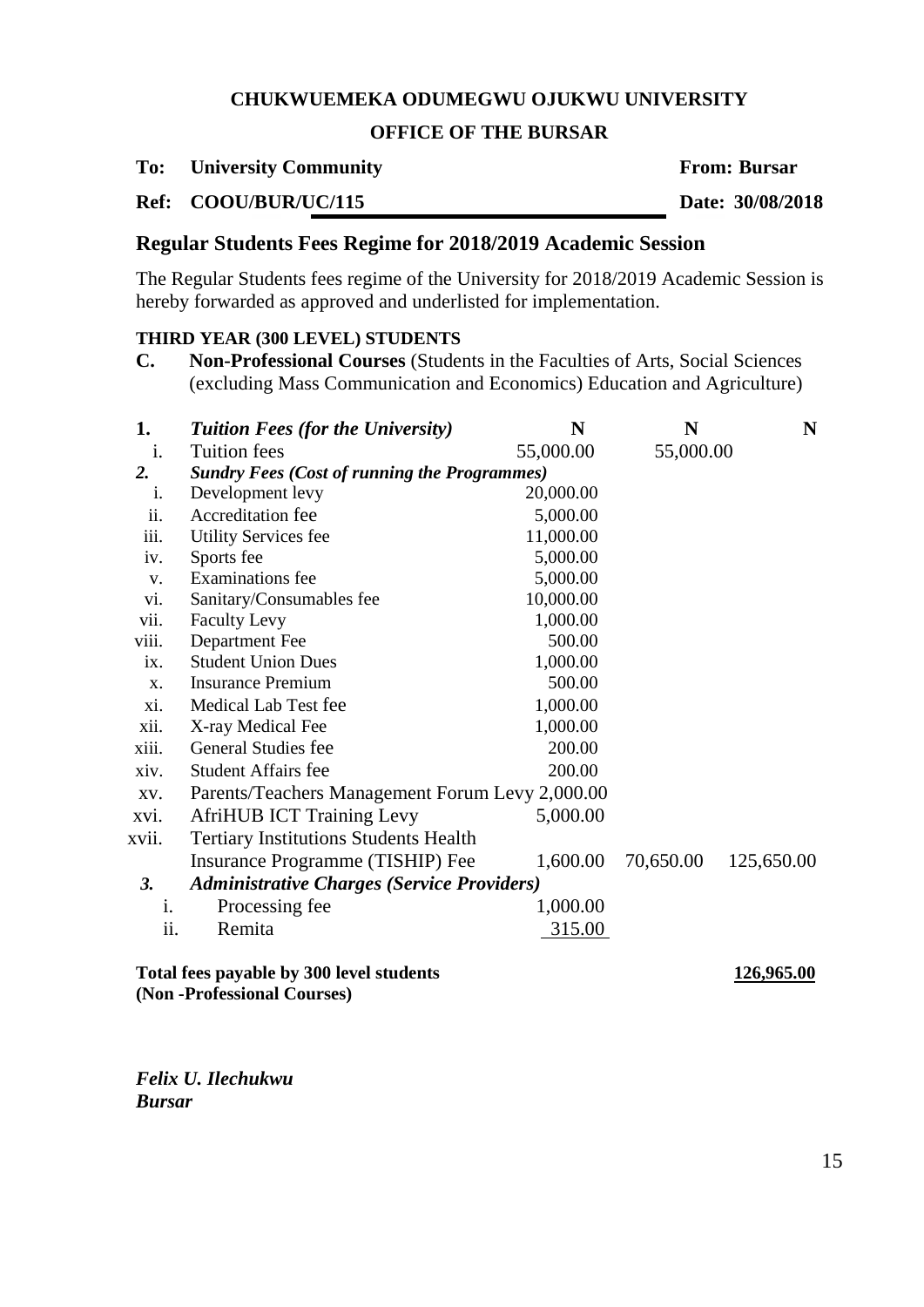## **OFFICE OF THE BURSAR**

#### **To: University Community From: Bursar**

**Ref: COOU/BUR/UC/115 Date: 30/08/2018**

# **Regular Students Fees Regime for 2018/2019 Academic Session**

The Regular Students fees regime of the University for 2018/2019 Academic Session is hereby forwarded as approved and underlisted for implementation.

# **FOURTH YEAR (400 LEVEL) STUDENTS**

| A.             | (Pre-Clinical/Clinical Students)                                            |           |                   | $\mathbb{I}$ |
|----------------|-----------------------------------------------------------------------------|-----------|-------------------|--------------|
| 1.             | <b>Tuition Fees (For the University)</b>                                    | N         | N                 | N            |
| $\mathbf{1}$ . | <b>Tuition</b> fees                                                         | 55,000.00 | 55,000.00         |              |
| 2.             | <b>Sundry Fees (Cost of running the programmes)</b>                         |           |                   |              |
| i.             | Development levy                                                            | 45,000.00 |                   |              |
| XX.            | Accreditation fee                                                           | 30,000.00 |                   |              |
| xxi.           | <b>Utility Services fee</b>                                                 | 11,000.00 |                   |              |
| xxii.          | Sports fee                                                                  | 5,000.00  |                   |              |
| xxiii.         | <b>Examinations</b> fee                                                     | 5,000.00  |                   |              |
| xxiv.          | Laboratory/practical/Sanitary/Consumables fee                               | 20,000.00 |                   |              |
| XXV.           | <b>Faculty Levy</b>                                                         | 1,000.00  |                   |              |
| xxvi.          | Departmental Fee                                                            | 500.00    |                   |              |
| xxvii.         | <b>Student Union Dues</b>                                                   | 1,000.00  |                   |              |
| xxviii.        | <b>Insurance Premium</b>                                                    | 500.00    |                   |              |
| xxix.          | Medical Lab Test fee                                                        | 1,000.00  |                   |              |
| XXX.           | X-ray Medical Fee                                                           | 1,000.00  |                   |              |
| XXX1.          | <b>General Studies fee</b>                                                  | 200.00    |                   |              |
| xxxii.         | <b>Student Affairs fee</b>                                                  | 200.00    |                   |              |
| xxxiii.        | Academic Regulations booklet                                                | 150.00    |                   |              |
| xxxiv.         | <b>Students ID Card</b>                                                     | 500.00    |                   |              |
| XXXV.          | Parents/Teachers Managemt Forum Levy                                        | 2,000.00  |                   |              |
| xxxvi.         | <b>AfriHUB ICT Training Levy</b>                                            | 5,000.00  |                   |              |
| xxxvii.        | <b>Tertiary Institutions Students Health</b>                                |           |                   |              |
|                | Insurance Programme (TISHIP) Fee                                            | 1,600.00  | 130,650.00        | 250,000.00   |
| 3.             | <b>Administrative Charges (Service Providers)</b>                           |           |                   |              |
| i.             | Processing fee                                                              | 1,000.00  |                   |              |
| ii.            | Remita                                                                      | 315.00    |                   |              |
|                | Total fees payable by 400 level students<br>(Pre-Clinical/Clinical Courses) |           | <u>251,315.00</u> |              |
|                |                                                                             |           |                   |              |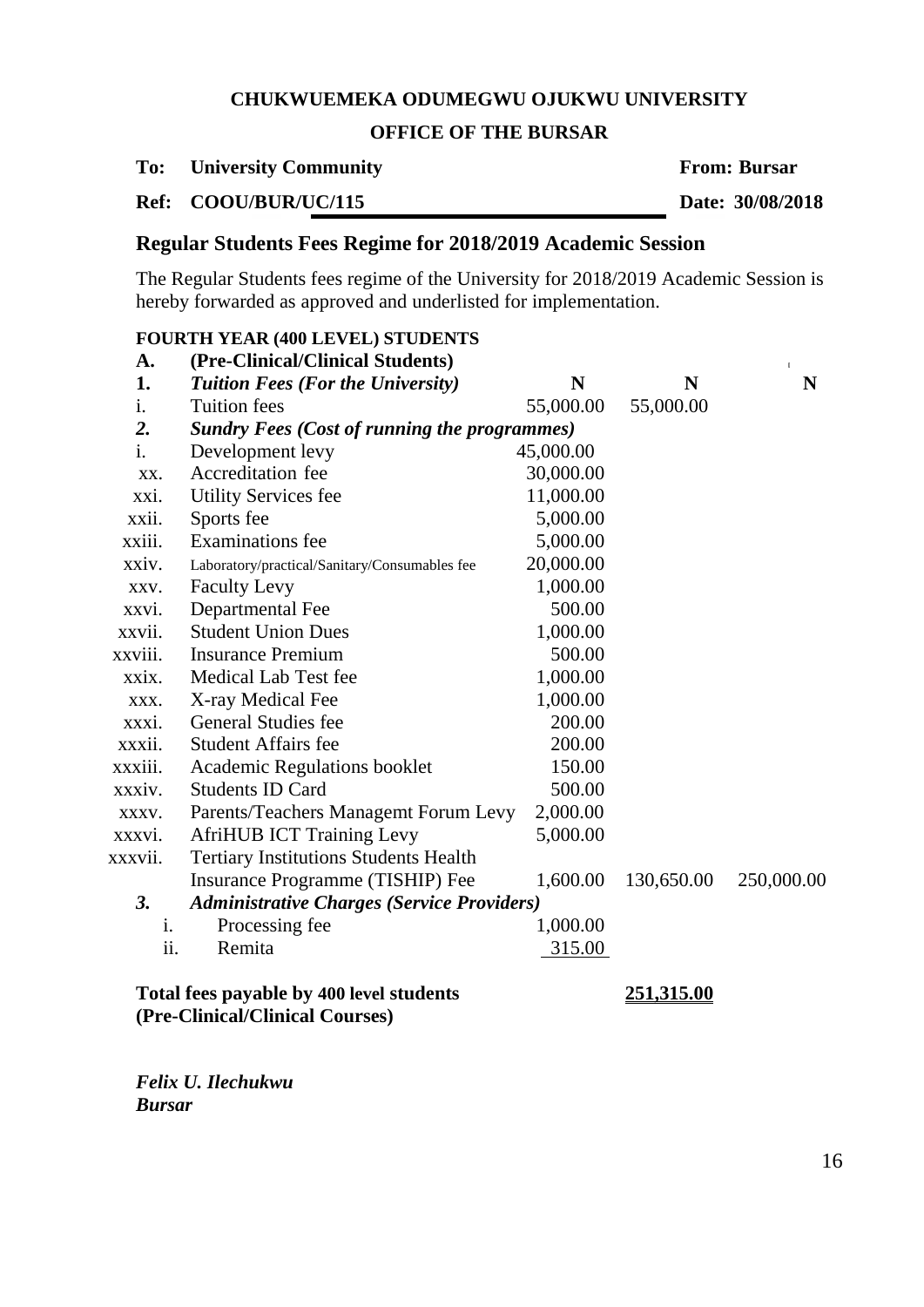## **OFFICE OF THE BURSAR**

**To: University Community From: Bursar**

**Ref: COOU/BUR/UC/115 Date: 30/08/2018**

# **Regular Students Fees Regime for 2018/2019 Academic Session**

The Regular Students fees regime of the University for 2018/2019 Academic Session is hereby forwarded as approved and underlisted for implementation.

# **FOURTH YEAR (400 LEVEL) STUDENTS**

| <b>B.</b> |          | <b>Professional/Science Based Courses (Law Students)</b> |           |            |            |
|-----------|----------|----------------------------------------------------------|-----------|------------|------------|
| 1.        |          | <b>Tuition Fees (For the University)</b>                 | N         | N          | N          |
|           | ii.      | <b>Tuition</b> fees                                      | 55,000.00 | 55,000.00  |            |
| 2.        |          | <b>Sundry Fees (Cost of running the programmes)</b>      |           |            |            |
|           | XX.      | Development levy                                         | 45,000.00 |            |            |
|           | XXI.     | Accreditation<br>fee                                     | 30,000.00 |            |            |
|           | xxii.    | <b>Utility Services fee</b>                              | 11,000.00 |            |            |
|           | xxiii.   | Sports fee                                               | 5,000.00  |            |            |
|           |          | xxiv. Examinations fee                                   | 5,000.00  |            |            |
|           | XXV.     | Laboratory/practical/Sanitary/Consumables fee            | 20,000.00 |            |            |
|           | xxvi.    | <b>Faculty Levy</b>                                      | 1,000.00  |            |            |
|           |          | xxvii. Departmental Fee                                  | 500.00    |            |            |
|           |          | xxviii. Student Union Dues                               | 1,000.00  |            |            |
|           |          | xxix. Insurance Premium                                  | 500.00    |            |            |
|           | XXX.     | Medical Lab Test fee                                     | 1,000.00  |            |            |
|           | xxxi.    | X-ray Medical Fee                                        | 1,000.00  |            |            |
|           |          | xxxii. General Studies fee                               | 200.00    |            |            |
|           |          | xxxiii. Student Affairs fee                              | 200.00    |            |            |
|           |          | xxxiv. Academic Regulations booklet                      | 150.00    |            |            |
|           |          | xxxv. Students ID Card                                   | 500.00    |            |            |
|           |          | xxxvi. Parents/Teachers Management Forum Levy            | 2,000.00  |            |            |
|           | xxxvii.  | <b>AfriHUB ICT Training Levy</b>                         | 5,000.00  |            |            |
|           | xxxviii. | <b>Tertiary Institutions Students Health</b>             |           |            |            |
|           |          | Insurance Programme (TISHIP) Fee                         | 1,600.00  | 130,650.00 | 185,650.00 |
| 3.        |          | <b>Administrative Charges (Service Providers)</b>        |           |            |            |
|           | i.       | Processing fee                                           | 1,000.00  |            |            |
|           | ii.      | Remita                                                   | 315.00    |            |            |
|           |          | Total fees payable by 400 level students                 |           |            | 186,965.00 |

**(Law Courses)**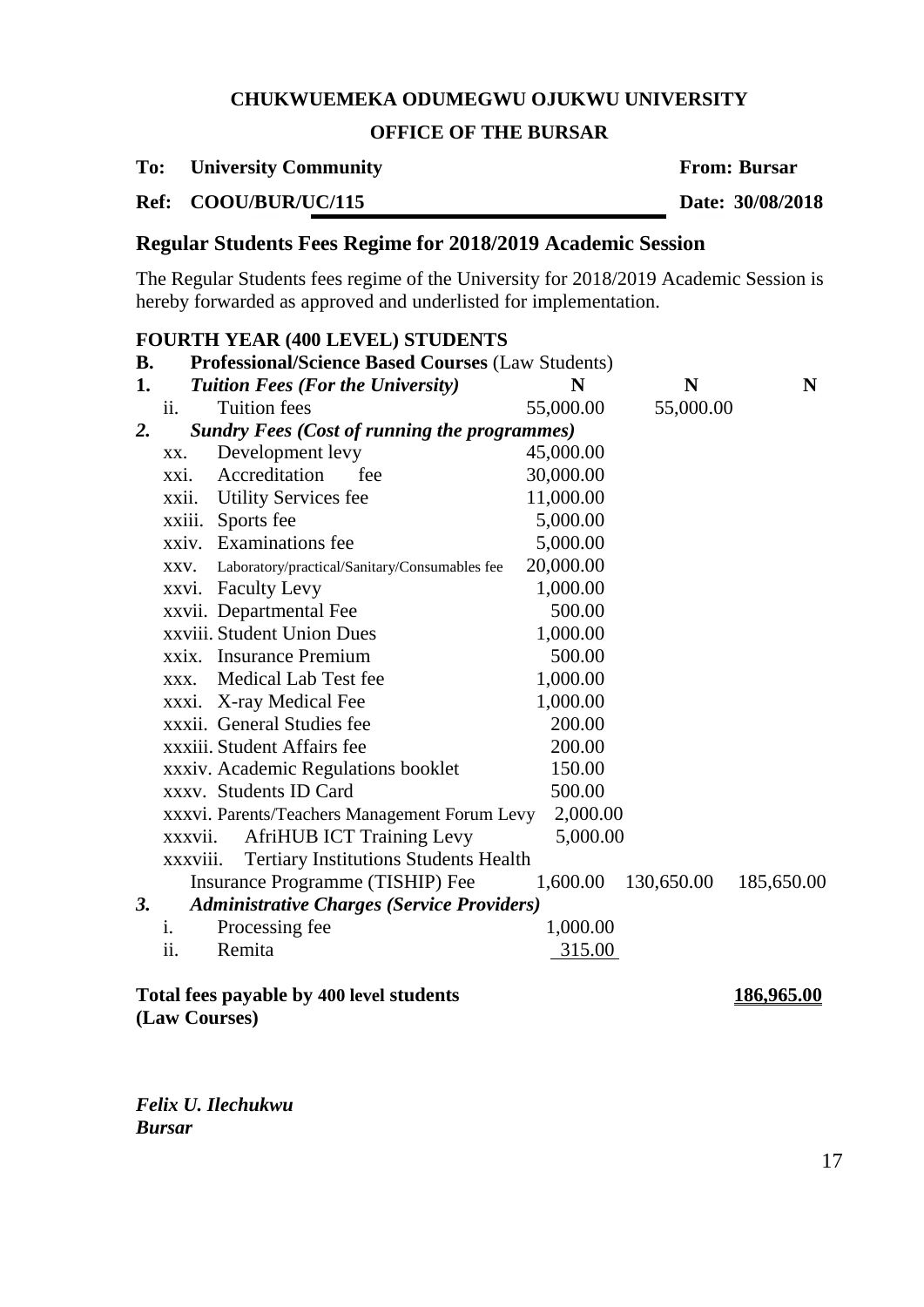# **OFFICE OF THE BURSAR**

#### **To: University Community From: Bursar**

## **Ref: COOU/BUR/UC/115 Date: 30/08/2018**

# **Regular Students Fees Regime for 2018/2019Academic Session**

The Regular Students fees regime of the University for 2018/2019 Academic Session is hereby forwarded as approved and underlisted for implementation.

#### **FOURTH YEAR (400 LEVEL) STUDENTS**

**C. Professional/Science Based Courses**(Students in the Faculties of Science, Basic Medical Sciences, Engineering, Environmental Science and Management Sciences *plus* Economics and Mass Communication)

| 1.        |                                                               | <b>Tuition Fees (For the University)</b>            | N         | N         | N          |  |
|-----------|---------------------------------------------------------------|-----------------------------------------------------|-----------|-----------|------------|--|
|           | 111.                                                          | <b>Tuition fees</b>                                 | 55,000.00 |           | 55,000.00  |  |
| 2.        |                                                               | <b>Sundry Fees (Cost of running the Programmes)</b> |           |           |            |  |
| i.        |                                                               | Development levy                                    | 20,000.00 |           |            |  |
|           | iv.                                                           | Accreditation<br>fee                                | 5,000.00  |           |            |  |
|           | V.                                                            | <b>Utility Services fee</b>                         | 11,650.00 |           |            |  |
|           | vi.                                                           | Sports fee                                          | 5,000.00  |           |            |  |
|           | vii.                                                          | <b>Examinations</b> fee                             | 5,000.00  |           |            |  |
|           | viii.                                                         | Laboratory/practical/Sanitary/Consumables fee       | 20,000.00 |           |            |  |
|           | ix.                                                           | <b>Faculty Levy</b>                                 | 1,000.00  |           |            |  |
|           | X.                                                            | Departmental Fee                                    | 500.00    |           |            |  |
|           | X1.                                                           | <b>Student Union Dues</b>                           | 1,000.00  |           |            |  |
|           | xii.                                                          | <b>Insurance Premium</b>                            | 500.00    |           |            |  |
|           | xiii.                                                         | Medical Lab Test fee                                | 1,000.00  |           |            |  |
|           | xiv.                                                          | X-ray Medical Fee                                   | 1,000.00  |           |            |  |
|           | XV.                                                           | General Studies fee                                 | 200.00    |           |            |  |
|           | XVI.                                                          | <b>Students ID Card</b>                             | 500.00    |           |            |  |
|           | xvii.                                                         | Parents/Teachers Management Forum Levy              | 2,000.00  |           |            |  |
|           | xviii.                                                        | <b>AfriHUB ICT Training Levy</b>                    | 5,000.00  |           |            |  |
|           | xix.                                                          | <b>Tertiary Institutions Students Health</b>        |           |           |            |  |
|           |                                                               | Insurance Programme (TISHIP) Fee                    | 1,600.00  | 80,650.00 | 135,650.00 |  |
| <b>3.</b> |                                                               | <b>Administrative Charges (Service Providers)</b>   |           |           |            |  |
|           | 1.                                                            | Processing fee                                      | 1,000.00  |           |            |  |
|           | ii.                                                           | Remita                                              | 315.00    |           |            |  |
|           | Total fees payable by 400 level students<br><u>136,965.00</u> |                                                     |           |           |            |  |
|           |                                                               | (Other Professional & Science based courses)        |           |           |            |  |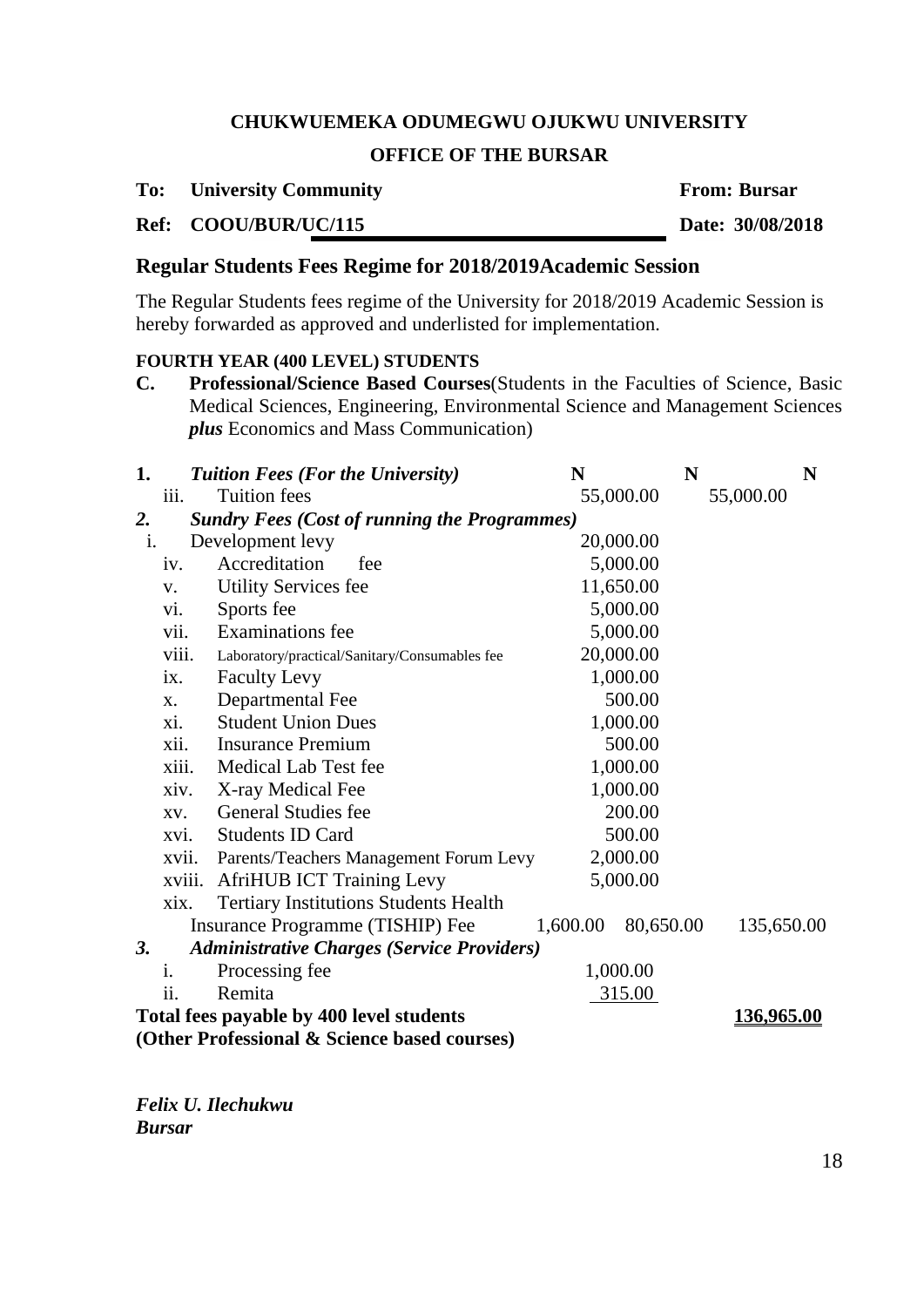## **OFFICE OF THE BURSAR**

**To: University Community From: Bursar**

**Ref: COOU/BUR/UC/115 Date: 30/08/2018**

# **Regular Students Fees Regime for 2018/2019 Academic Session**

The Regular Students fees regime of the University for 2018/2019 Academic Session is hereby forwarded as approved and underlisted for implementation.

### **FOURTH YEAR (400 LEVEL) STUDENTS**

**D. Non-Professional Courses** (Students in the Faculties of Arts, Social Sciences (excluding Mass Communication and Economics) Education and Agriculture)

| 1.      | <b>Tuition Fees (for the University)</b>            | N         | N         | N          |  |
|---------|-----------------------------------------------------|-----------|-----------|------------|--|
| ii.     | <b>Tuition fees</b>                                 | 55,000.00 | 55,000.00 |            |  |
| 2.      | <b>Sundry Fees (Cost of running the Programmes)</b> |           |           |            |  |
| xviii.  | Development levy                                    | 20,000.00 |           |            |  |
| xix.    | Accreditation fee                                   | 5,000.00  |           |            |  |
| XX.     | <b>Utility Services fee</b>                         | 11,000.00 |           |            |  |
| xxi.    | Sports fee                                          | 5,000.00  |           |            |  |
| xxii.   | <b>Examinations</b> fee                             | 5,000.00  |           |            |  |
| xxiii.  | Sanitary/Consumables fee                            | 10,000.00 |           |            |  |
| xxiv.   | <b>Faculty Levy</b>                                 | 1,000.00  |           |            |  |
| XXV.    | Department Fee                                      | 500.00    |           |            |  |
| xxvi.   | <b>Student Union Dues</b>                           | 1,000.00  |           |            |  |
| xxvii.  | <b>Insurance Premium</b>                            | 500.00    |           |            |  |
| xxviii. | Medical Lab Test fee                                | 1,000.00  |           |            |  |
| xxix.   | X-ray Medical Fee                                   | 1,000.00  |           |            |  |
| XXX.    | General Studies fee                                 | 200.00    |           |            |  |
| xxxi.   | <b>Student Affairs fee</b>                          | 200.00    |           |            |  |
| xxxii.  | Parents/Teachers Management Forum Levy 2,000.00     |           |           |            |  |
| xxxiii. | <b>AfriHUB ICT Training Levy</b>                    | 5,000.00  |           |            |  |
| xxxiv.  | <b>Tertiary Institutions Students Health</b>        |           |           |            |  |
|         | Insurance Programme (TISHIP) Fee                    | 1,600.00  | 70,650.00 | 125,650.00 |  |
| 3.      | <b>Administrative Charges (Service Providers)</b>   |           |           |            |  |
| i.      | Processing fee                                      | 1,000.00  |           |            |  |
| ii.     | Remita                                              | 315.00    |           |            |  |
|         |                                                     |           |           |            |  |

**Total fees payable by 300 level students 126,965.00 (Non -Professional Courses)**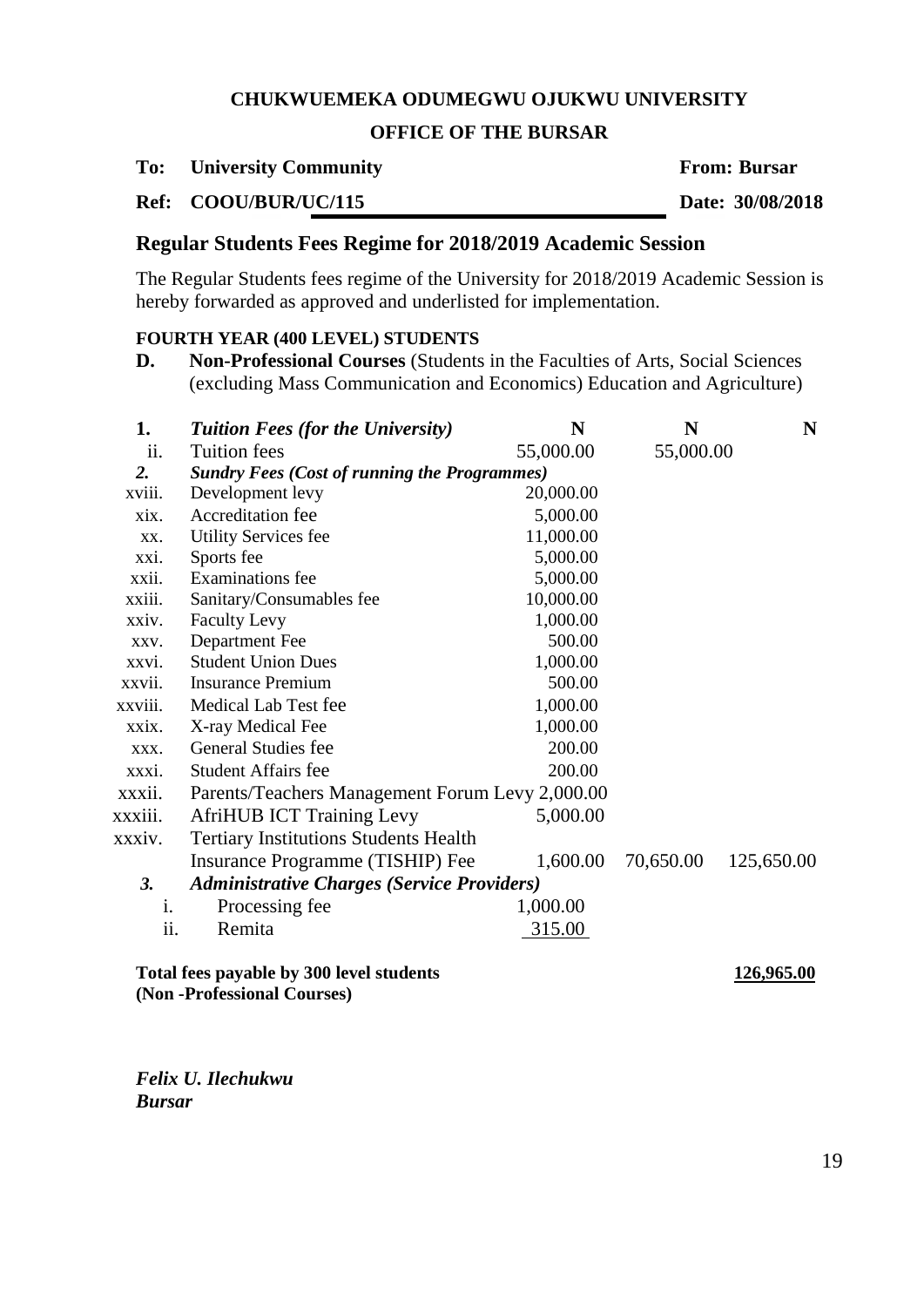## **OFFICE OF THE BURSAR**

**To: University Community From: Bursar**

**Ref: COOU/BUR/UC/115 Date: 30/08/2018**

# **Regular Students Fees Regime for 2018/2019 Academic Session**

The Regular Students fees regime of the University for 2018/2019 Academic Session is hereby forwarded as approved and underlisted for implementation.

## **FIFTH YEAR (500 LEVEL) STUDENTS**

| <b>B.</b> |                                                        | <b>Clinical Students Medicine/Surgery</b>           |           |            |            |  |  |
|-----------|--------------------------------------------------------|-----------------------------------------------------|-----------|------------|------------|--|--|
| 1.        |                                                        | <b>Tuition Fees (For the University)</b>            | N         | N          | N          |  |  |
|           | iii.                                                   | <b>Tuition</b> fees                                 | 55,000.00 | 55,000.00  |            |  |  |
| 2.        |                                                        | <b>Sundry Fees (Cost of running the programmes)</b> |           |            |            |  |  |
|           |                                                        | xxxix. Development levy                             | 45,000.00 |            |            |  |  |
|           | xl.                                                    | Accreditation<br>fee                                | 30,000.00 |            |            |  |  |
|           | xli.                                                   | <b>Utility Services fee</b>                         | 11,000.00 |            |            |  |  |
|           | xlii.                                                  | Sports fee                                          | 5,000.00  |            |            |  |  |
|           | xliii.                                                 | <b>Examinations</b> fee                             | 5,000.00  |            |            |  |  |
|           | xliv.                                                  | Laboratory/practical/Sanitary/Consumables fee       | 20,000.00 |            |            |  |  |
|           | xlv.                                                   | <b>Faculty Levy</b>                                 | 1,000.00  |            |            |  |  |
|           | xlvi.                                                  | Departmental Fee                                    | 500.00    |            |            |  |  |
|           | xlvii.                                                 | <b>Student Union Dues</b>                           | 1,000.00  |            |            |  |  |
|           |                                                        | xlviii. Insurance Premium                           | 500.00    |            |            |  |  |
|           | xlix.                                                  | Medical Lab Test fee                                | 1,000.00  |            |            |  |  |
|           | 1.                                                     | X-ray Medical Fee                                   | 1,000.00  |            |            |  |  |
|           | li.                                                    | <b>General Studies fee</b>                          | 200.00    |            |            |  |  |
|           | lii.                                                   | <b>Student Affairs fee</b>                          | 200.00    |            |            |  |  |
|           | liii.                                                  | Academic Regulations booklet                        | 150.00    |            |            |  |  |
|           | liv.                                                   | <b>Students ID Card</b>                             | 500.00    |            |            |  |  |
|           | $\mathbf{I}$ v.                                        | Parents/Teachers Management Forum Levy              | 2,000.00  |            |            |  |  |
|           | lvi.                                                   | <b>AfriHUB ICT Training Levy</b>                    | 5,000.00  |            |            |  |  |
|           | lvii.                                                  | <b>Tertiary Institutions Students Health</b>        |           |            |            |  |  |
|           |                                                        | Insurance Programme (TISHIP) Fee                    | 1,600.00  | 130,650.00 | 185,650.00 |  |  |
| 3.        |                                                        | <b>Administrative Charges (Service Providers)</b>   |           |            |            |  |  |
|           | iii.                                                   | Processing fee                                      | 1,000.00  |            |            |  |  |
|           | iv.                                                    | Remita                                              | 315.00    |            |            |  |  |
|           | Total fees payable by 500 level students<br>186,965.00 |                                                     |           |            |            |  |  |

**(Clinical Students Medicine/Surgery)**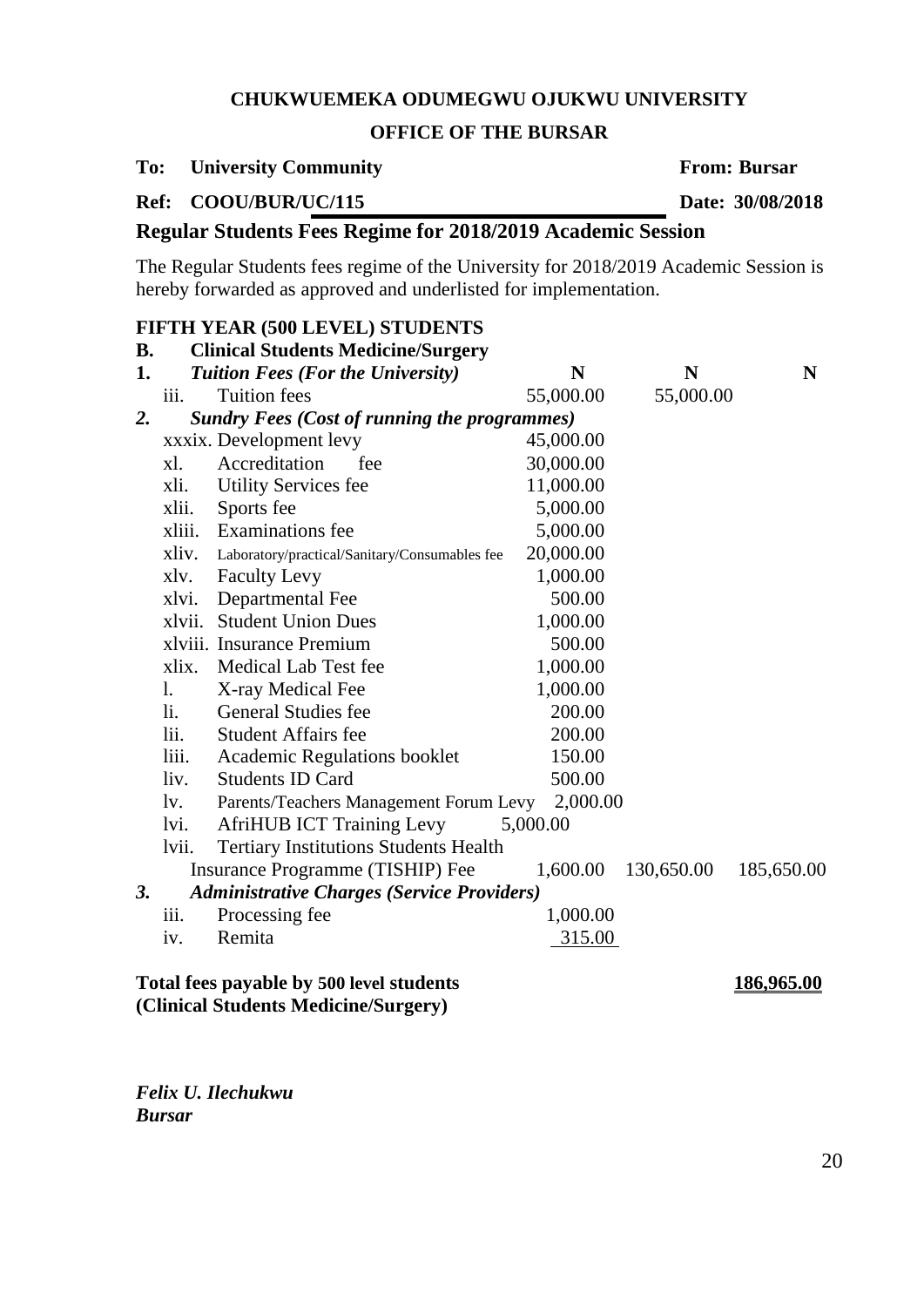## **OFFICE OF THE BURSAR**

#### **To: University Community From: Bursar**

**Ref: COOU/BUR/UC/115 Date: 30/08/2018**

# **Regular Students Fees Regime for 2018/2019 Academic Session**

The Regular Students fees regime of the University for 2018/2019 Academic Session is hereby forwarded as approved and underlisted for implementation.

## **FIFTH YEAR (500 LEVEL) STUDENTS**

| <b>B.</b> |                                                               | <b>Professional Courses (Law Students)</b>          |           |            |            |  |  |
|-----------|---------------------------------------------------------------|-----------------------------------------------------|-----------|------------|------------|--|--|
| 1.        |                                                               | <b>Tuition Fees (For the University)</b>            | N         | N          | N          |  |  |
|           | iv.                                                           | <b>Tuition</b> fees                                 | 55,000.00 | 55,000.00  |            |  |  |
| 2.        |                                                               | <b>Sundry Fees (Cost of running the programmes)</b> |           |            |            |  |  |
|           | lviii.                                                        | Development levy                                    | 45,000.00 |            |            |  |  |
|           | lix.                                                          | Accreditation<br>fee                                | 30,000.00 |            |            |  |  |
|           | $l_{X}$ .                                                     | <b>Utility Services fee</b>                         | 11,000.00 |            |            |  |  |
|           | lxi.                                                          | Sports fee                                          | 5,000.00  |            |            |  |  |
|           | lxii.                                                         | <b>Examinations</b> fee                             | 5,000.00  |            |            |  |  |
|           | lxiii.                                                        | Laboratory/practical/Sanitary/Consumables fee       | 20,000.00 |            |            |  |  |
|           | lxiv.                                                         | <b>Faculty Levy</b>                                 | 1,000.00  |            |            |  |  |
|           | lxv.                                                          | Departmental Fee                                    | 500.00    |            |            |  |  |
|           | lxvi.                                                         | <b>Student Union Dues</b>                           | 1,000.00  |            |            |  |  |
|           |                                                               | lxvii. Insurance Premium                            | 500.00    |            |            |  |  |
|           |                                                               | Ixviii. Medical Lab Test fee                        | 1,000.00  |            |            |  |  |
|           | lxix.                                                         | X-ray Medical Fee                                   | 1,000.00  |            |            |  |  |
|           | lxx.                                                          | General Studies fee                                 | 200.00    |            |            |  |  |
|           | lxxi.                                                         | <b>Student Affairs fee</b>                          | 200.00    |            |            |  |  |
|           | lxxii.                                                        | <b>Academic Regulations booklet</b>                 | 150.00    |            |            |  |  |
|           |                                                               | Ixxiii. Students ID Card                            | 500.00    |            |            |  |  |
|           |                                                               | Ixxiv. Parents/Teachers Management Forum Levy       | 2,000.00  |            |            |  |  |
|           |                                                               | lxxv. AfriHUB ICT Training Levy                     | 5,000.00  |            |            |  |  |
|           |                                                               | Ixxvi. Tertiary Institutions Students Health        |           |            |            |  |  |
|           |                                                               | Insurance Programme (TISHIP) Fee                    | 1,600.00  | 130,650.00 | 185,650.00 |  |  |
| 3.        |                                                               | <b>Administrative Charges (Service Providers)</b>   |           |            |            |  |  |
|           | V.                                                            | Processing fee                                      | 1,000.00  |            |            |  |  |
|           | vi.                                                           | Remita                                              | 315.00    |            |            |  |  |
|           | Total fees payable by 500 level students<br><u>186,965.00</u> |                                                     |           |            |            |  |  |

**(Professional Courses)**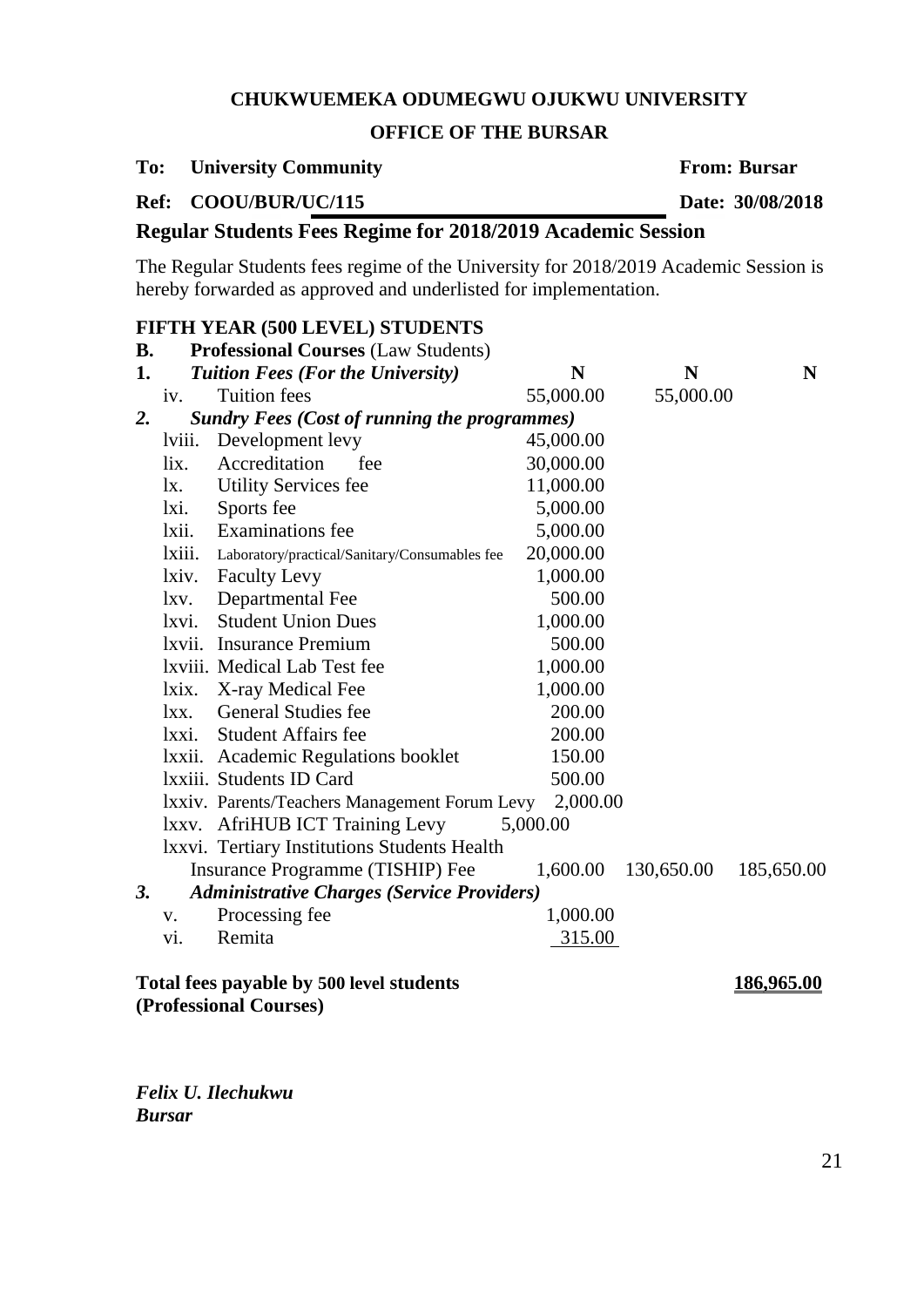# **OFFICE OF THE BURSAR**

#### **To: University Community From: Bursar**

# **Ref: COOU/BUR/UC/115 Date: 30/08/2018**

# **Regular Students Fees Regime for 2018/2019Academic Session**

The Regular Students fees regime of the University for 2018/2019 Academic Session is hereby forwarded as approved and underlisted for implementation.

#### **FOURTH YEAR (500 LEVEL) STUDENTS**

**C. Professional/Science Based Courses**(Students in the Faculties of Science, Basic Medical Sciences, Engineering, Environmental Science and Management Sciences *plus* Economics and Mass Communication)

| 1.             |                                                        | <b>Tuition Fees (For the University)</b>            | N         | N         | N          |  |
|----------------|--------------------------------------------------------|-----------------------------------------------------|-----------|-----------|------------|--|
|                | XX.                                                    | <b>Tuition</b> fees                                 | 55,000.00 |           | 55,000.00  |  |
| 2.             |                                                        | <b>Sundry Fees (Cost of running the Programmes)</b> |           |           |            |  |
| $\mathbf{i}$ . |                                                        | Development levy                                    | 20,000.00 |           |            |  |
|                | xxi.                                                   | Accreditation<br>fee                                | 5,000.00  |           |            |  |
|                | xxii.                                                  | <b>Utility Services fee</b>                         | 11,650.00 |           |            |  |
|                | xxiii.                                                 | Sports fee                                          | 5,000.00  |           |            |  |
|                | xxiv.                                                  | <b>Examinations</b> fee                             | 5,000.00  |           |            |  |
|                | XXV.                                                   | Laboratory/practical/Sanitary/Consumables fee       | 20,000.00 |           |            |  |
|                |                                                        | xxvi. Faculty Levy                                  | 1,000.00  |           |            |  |
|                |                                                        | xxvii. Departmental Fee                             | 500.00    |           |            |  |
|                |                                                        | xxviii. Student Union Dues                          | 1,000.00  |           |            |  |
|                |                                                        | xxix. Insurance Premium                             | 500.00    |           |            |  |
|                | XXX.                                                   | Medical Lab Test fee                                | 1,000.00  |           |            |  |
|                |                                                        | xxxi. X-ray Medical Fee                             | 1,000.00  |           |            |  |
|                |                                                        | xxxii. General Studies fee                          | 200.00    |           |            |  |
|                |                                                        | xxxiii. Students ID Card                            | 500.00    |           |            |  |
|                |                                                        | xxxiv. Parents/Teachers Management Forum Levy       | 2,000.00  |           |            |  |
|                |                                                        | xxxv. AfriHUB ICT Training Levy                     | 5,000.00  |           |            |  |
|                |                                                        | xxxvi. Tertiary Institutions Students Health        |           |           |            |  |
|                |                                                        | Insurance Programme (TISHIP) Fee                    | 1,600.00  | 80,650.00 | 135,650.00 |  |
| <b>3.</b>      |                                                        | <b>Administrative Charges (Service Providers)</b>   |           |           |            |  |
|                | iii.                                                   | Processing fee                                      | 1,000.00  |           |            |  |
|                | iv.                                                    | Remita                                              | 315.00    |           |            |  |
|                | Total fees payable by 400 level students<br>136,965.00 |                                                     |           |           |            |  |
|                |                                                        | (Other Professional & Science based courses)        |           |           |            |  |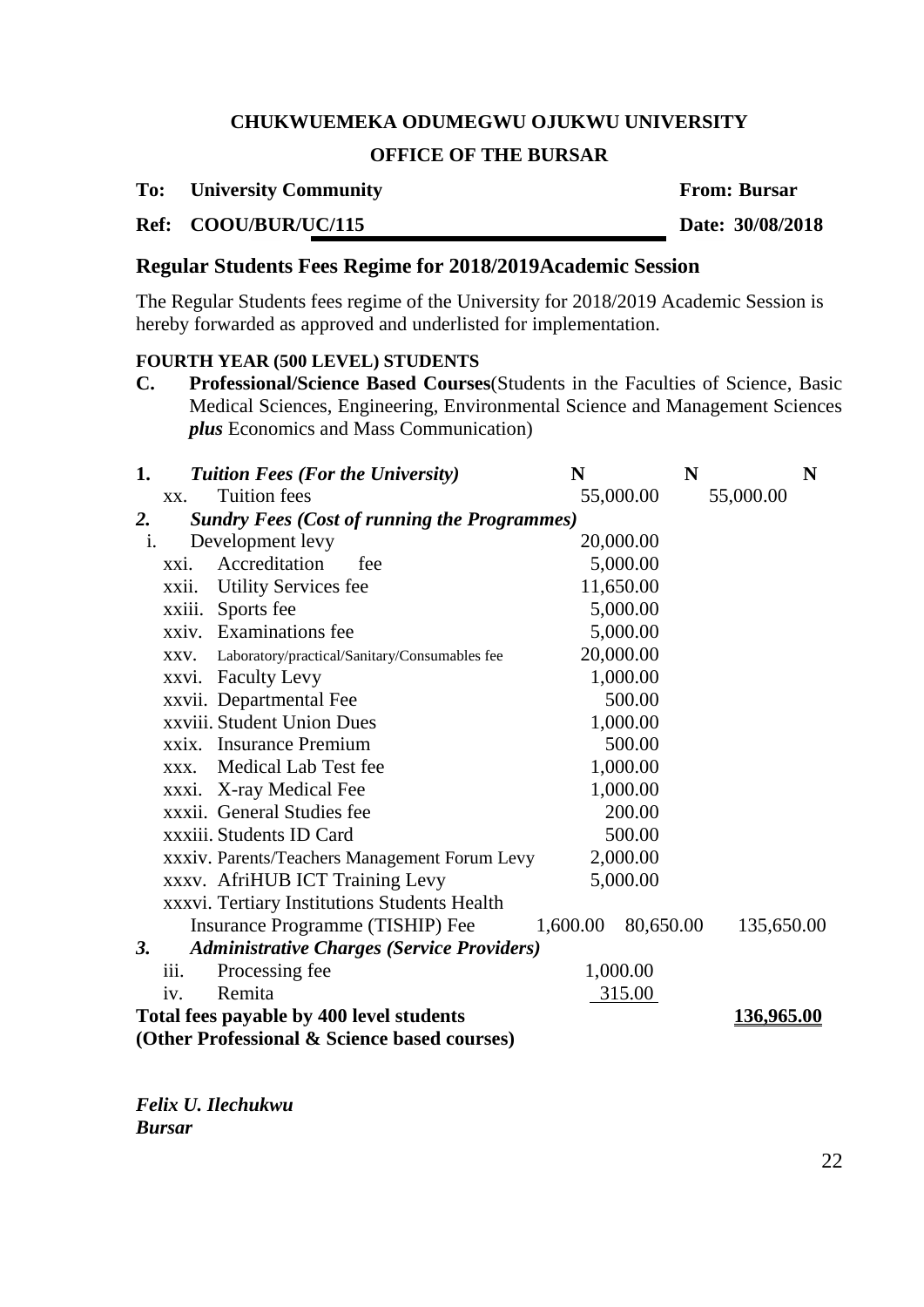# **OFFICE OF THE BURSAR**

**To: University Community From: Bursar**

**Ref: COOU/BUR/UC/115 Date: 30/08/2018**

# **Regular Students Fees Regime for 2018/2019 Academic Session**

The Regular Students fees regime of the University for 2018/2019 Academic Session is hereby forwarded as approved and underlisted for implementation.

# **FOURTH YEAR (500 LEVEL) STUDENTS**

**D. Non-Professional Courses** (Students in Agricultural Sciences )

| 1.       | <b>Tuition Fees (for the University)</b>            | N         | N         | N          |  |
|----------|-----------------------------------------------------|-----------|-----------|------------|--|
| iii.     | <b>Tuition fees</b>                                 | 55,000.00 | 55,000.00 |            |  |
| 2.       | <b>Sundry Fees (Cost of running the Programmes)</b> |           |           |            |  |
| XXXV.    | Development levy                                    | 20,000.00 |           |            |  |
| xxxvi.   | Accreditation fee                                   | 5,000.00  |           |            |  |
| xxxvii.  | <b>Utility Services fee</b>                         | 11,000.00 |           |            |  |
| xxxviii. | Sports fee                                          | 5,000.00  |           |            |  |
| xxxix.   | <b>Examinations</b> fee                             | 5,000.00  |           |            |  |
| xl.      | Sanitary/Consumables fee                            | 10,000.00 |           |            |  |
| xli.     | <b>Faculty Levy</b>                                 | 1,000.00  |           |            |  |
| xlii.    | Department Fee                                      | 500.00    |           |            |  |
| xliii.   | <b>Student Union Dues</b>                           | 1,000.00  |           |            |  |
| xliv.    | <b>Insurance Premium</b>                            | 500.00    |           |            |  |
| xlv.     | Medical Lab Test fee                                | 1,000.00  |           |            |  |
| xlvi.    | X-ray Medical Fee                                   | 1,000.00  |           |            |  |
| xlvii.   | <b>General Studies fee</b>                          | 200.00    |           |            |  |
| xlviii.  | <b>Student Affairs fee</b>                          | 200.00    |           |            |  |
| xlix.    | Parents/Teachers Management Forum Levy 2,000.00     |           |           |            |  |
| 1.       | <b>AfriHUB ICT Training Levy</b>                    | 5,000.00  |           |            |  |
| li.      | <b>Tertiary Institutions Students Health</b>        |           |           |            |  |
|          | Insurance Programme (TISHIP) Fee                    | 1,600.00  | 70,650.00 | 125,650.00 |  |
| 3.       | <b>Administrative Charges (Service Providers)</b>   |           |           |            |  |
| iii.     | Processing fee                                      | 1,000.00  |           |            |  |
| iv.      | Remita                                              | 315.00    |           |            |  |
|          | Total fees payable by 500 level students            |           |           | 126,965.00 |  |

**(Non -Professional Courses)**

*Felix U. Ilechukwu Bursar*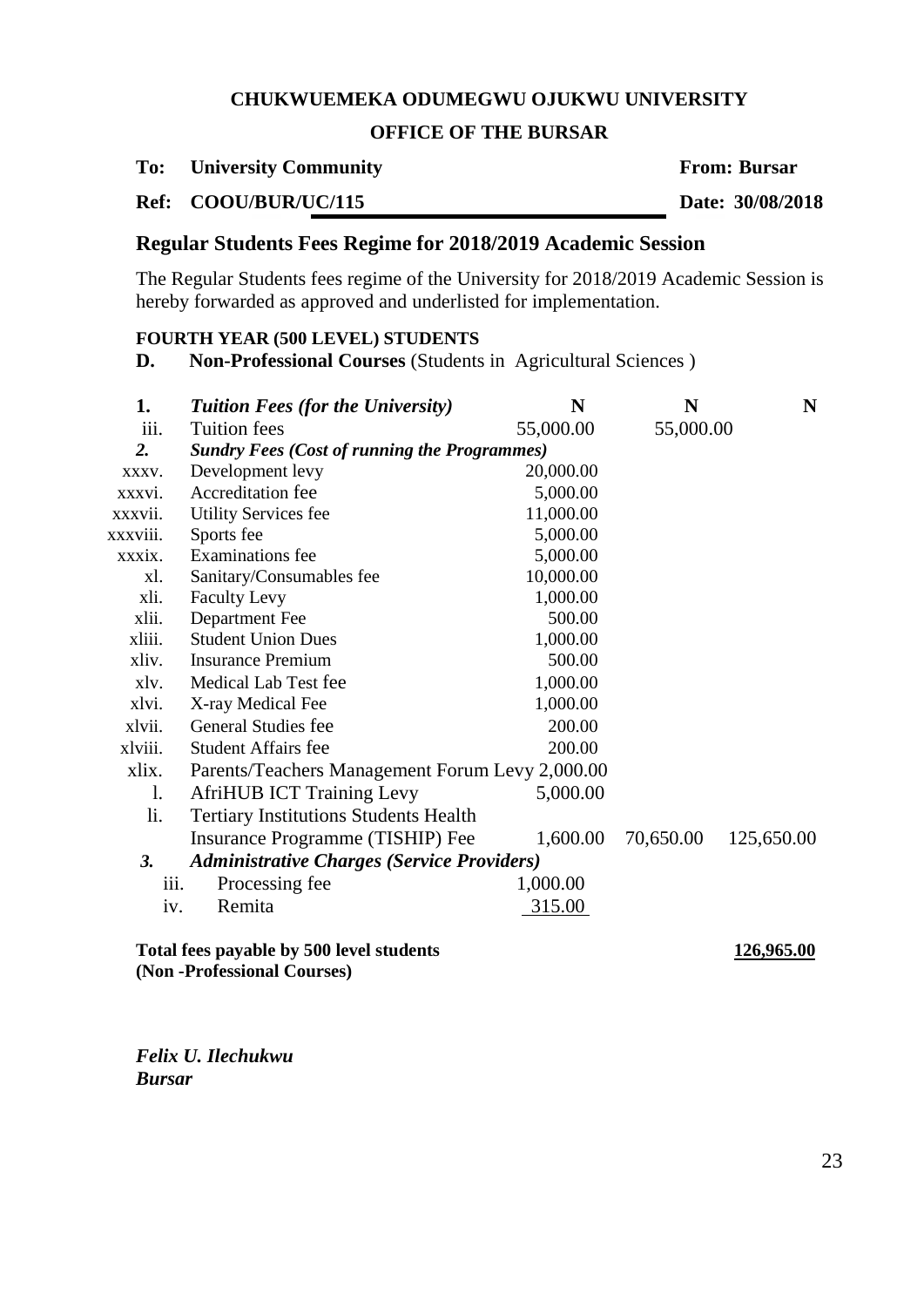## **OFFICE OF THE BURSAR**

**To: University Community From: Bursar**

**Ref: COOU/BUR/UC/115 Date: 30/08/2018**

# **Regular Students Fees Regime for 2018/2019Academic Session**

The Regular Students fees regime of the University for 2018/2019 Academic Session is hereby forwarded as approved and underlisted for implementation.

## **M**. **SIXTH YEAR (600 LEVEL) STUDENTS**

| 1.                                                                                                |                                                               | <b>Tuition Fees (For the University)</b>        | N         | N                 | N |  |
|---------------------------------------------------------------------------------------------------|---------------------------------------------------------------|-------------------------------------------------|-----------|-------------------|---|--|
|                                                                                                   | i.                                                            | <b>Tuition</b> fees                             | 55,000.00 | 55,000.00         |   |  |
| $\overline{2}$ .                                                                                  |                                                               | Sundry Fees (Cost of running the programme)     |           |                   |   |  |
|                                                                                                   | i.                                                            | Development levy                                | 20,000.00 |                   |   |  |
|                                                                                                   | ii.                                                           | Accreditation fee                               | 5,000.00  |                   |   |  |
|                                                                                                   | iii.                                                          | <b>Utility Services fee</b>                     | 5,000.00  |                   |   |  |
|                                                                                                   | iv.                                                           | Sports fee                                      | 5,000.00  |                   |   |  |
|                                                                                                   | V.                                                            | <b>Examinations</b> fee                         | 5,000.00  |                   |   |  |
|                                                                                                   | Laboratory/Practical/ Sanitary/Consumables fee5,000.00<br>vi. |                                                 |           |                   |   |  |
|                                                                                                   | vii.                                                          | <b>Faculty Levy</b>                             | 1,000.00  |                   |   |  |
|                                                                                                   | viii.                                                         | Departmental fee                                | 500.00    |                   |   |  |
|                                                                                                   | $\mathbf{1} \mathbf{X}$ .                                     | <b>Student Union Dues</b>                       | 1,000.00  |                   |   |  |
|                                                                                                   | X.                                                            | <b>Insurance Premium</b>                        | 500.00    |                   |   |  |
|                                                                                                   | xi.                                                           | <b>General Studies</b>                          | 200.00    |                   |   |  |
|                                                                                                   | xii.                                                          | Students' Affairs                               | 200.00    |                   |   |  |
|                                                                                                   | xiii.                                                         | Parents/Teachers Management Forum Levy 2,000.00 |           |                   |   |  |
|                                                                                                   | xiv.                                                          | <b>AfriHUB</b> Training Levy                    | 5,000.00  |                   |   |  |
|                                                                                                   | XV.                                                           | <b>Tertiary Institutions Students Health</b>    |           |                   |   |  |
|                                                                                                   |                                                               | Insurance Programme (TISHIP) Fee                | 1,600.00  | 57,000.00         |   |  |
| 3.                                                                                                | <b>Administrative Charges (Service Providers)</b>             |                                                 |           |                   |   |  |
|                                                                                                   | $\mathbf{1}$ .                                                | Processing fee                                  | 1,000.00  |                   |   |  |
|                                                                                                   | ii.                                                           | Remita                                          | 315.00    |                   |   |  |
| Total fees payable by 6 <sup>th</sup> YearStudents<br>(Professional and Non-Professional Courses) |                                                               |                                                 |           | <u>113,315.00</u> |   |  |

*Felix U. Ilechukwu Bursar*